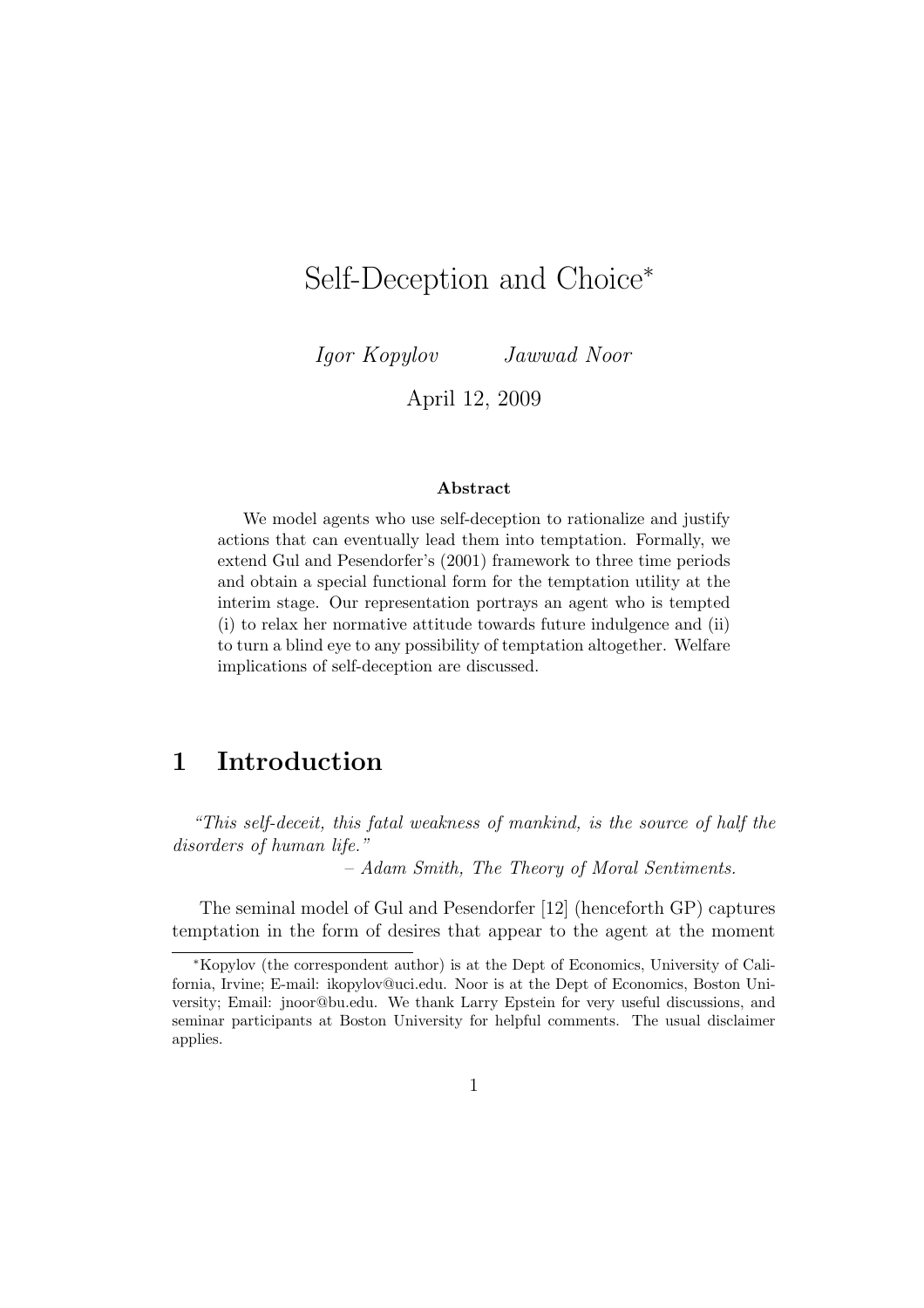of choice and demand their satisfaction. This paper promotes an alternative view where tempting desires can employ more strategic and more sophisticated means to achieve their eventual satisfaction. We hold that agents can, in a state of self-deception, find ways of rationalizing actions that will eventually lead them into temptation.

The strategic nature of temptation is recognized in psychology. It studies not only the strategies that people use to resist temptation, but also the strategies they use to allow their resolve to fail. Baumeister, Heatherton, and Tice [3, p. 139] write:

Smokers face the choice of obtaining immediate gratification of their addiction or living for a longer period of time. To do this, smokers must ignore or rationalize the long-term consequences of smoking. Thus, for instance, they claim that the evidence is weak linking smoking to cancer, or they fall prey to thoughts that they are personally invulnerable..

Similarly, individuals who may need to lose weight for health reasons often find themselves in tempting situations...Such individuals are known to engage in irrational thought processes during such events ("Well, one cookie won't harm me,"..). Thus, giving in to temptation also involves a number of cognitive strategies that are used to negate the perceived long-term consequences associated with indulgence.

Similarly, self-deception plays an important role in the literature on addiction. Ludwig [19, pp. 12–13] writes:

[T]he alcoholic's worst enemy is not the bottle or bad luck but his own mind, within which is the ever-present Trojan horse of desire, waiting to smuggle in the enemy when the defenses have been lulled into complacency. What must be recognized is that in this case the brain is much less an organ of rationality than of rationalization...

[O]ften, the mind of the abstinent alcoholic is so devious as to come up with a number of seemingly innocuous decisions...that eventually place the individual in a situation in which a return to drink becomes inevitable... [If] he could be really honest with himself, he would recognize that his lapse was not because of bad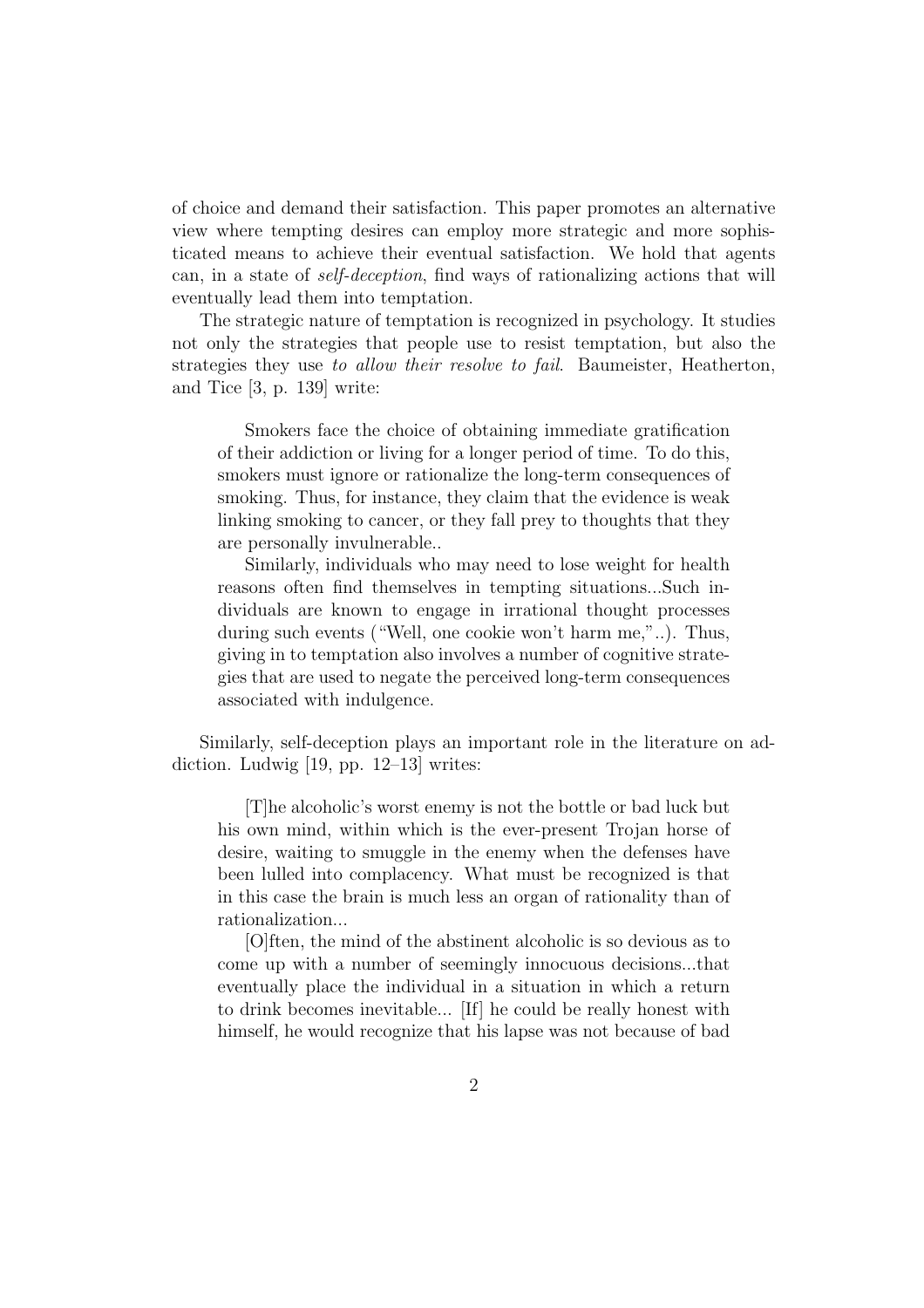luck or fate but because, at some level of awareness, he planned to do this all along.

Therefore, desires that directly impact the agent at the moment of choice may also affect the agent in the steps leading up to it by motivating her to construct *rationalizations* for behaviors she hitherto preferred to avoid.<sup>1</sup> These rationalizations enable the agent to justify a course of action that eventually leads her into temptation by diminishing the negative content of the action, often emphasizing that the agent does not perceive or comprehend the 'badness' of her action.<sup>2</sup> Thus, the above smoker explains away the evidence in a self-serving way, and the dieter mentally reframes her problem as one not involving a serious conflict with normative considerations. Desires steer the agent through her reasoning. To the extent that, at some level, the agent perceives that her reasoning may possibly not coincide with her best judgement, she is in a state of self-deception.

While the desire to maintain or protect a positive self-image is the basic motivation for self-deception in most cases, the proximate motivation may vary. This paper is concerned primarily with what we refer to as temptationdriven self-deception.<sup>3</sup> This is self-deception that is motivated by desires that the agent believes should not be satisfied. In such cases, the agent may distort her perceptions of herself or the world in a way that provides a rationale and preemptive excuse for submitting to her desire, thereby shielding her from feelings of guilt, shame or inferiority both in the present and future. For perspective, we mention that an alternative motivation for self-deception may concern long term goals or the need to adjust and function in a social environment. This accommodates the case of *positive illusions* (Taylor [29], Taylor and Brown [30]) that take the form of self-aggrandizing self-perceptions, exaggerated perception of control over surroundings and unrealistic optimism, which are viewed as serving an important adaptive function. Finally, we also mention that wishful thinking is related but distinct from self-deception because the latter survives in the 'teeth of evidence' (by explaining away or reinterpreting the evidence) while the former does not (Szabados [26]).

<sup>&</sup>lt;sup>1</sup>The need to support an action with reasons is a normal trait. Kunda [17, pg 482] proposes that people who are "motivated to arrive at a particular conclusion attempt to be rational and to construct a justification of their desired conclusion that would persuade a dispassionate observer. They draw the desired conclusion only if they can muster up the evidence necessary to support it" (emphasis added).

<sup>&</sup>lt;sup>2</sup>These are examples of what Snyder  $[25]$  calls a *reframing strategy*.

 $3$ The term used in the philosophy literature is *straight self-deception*.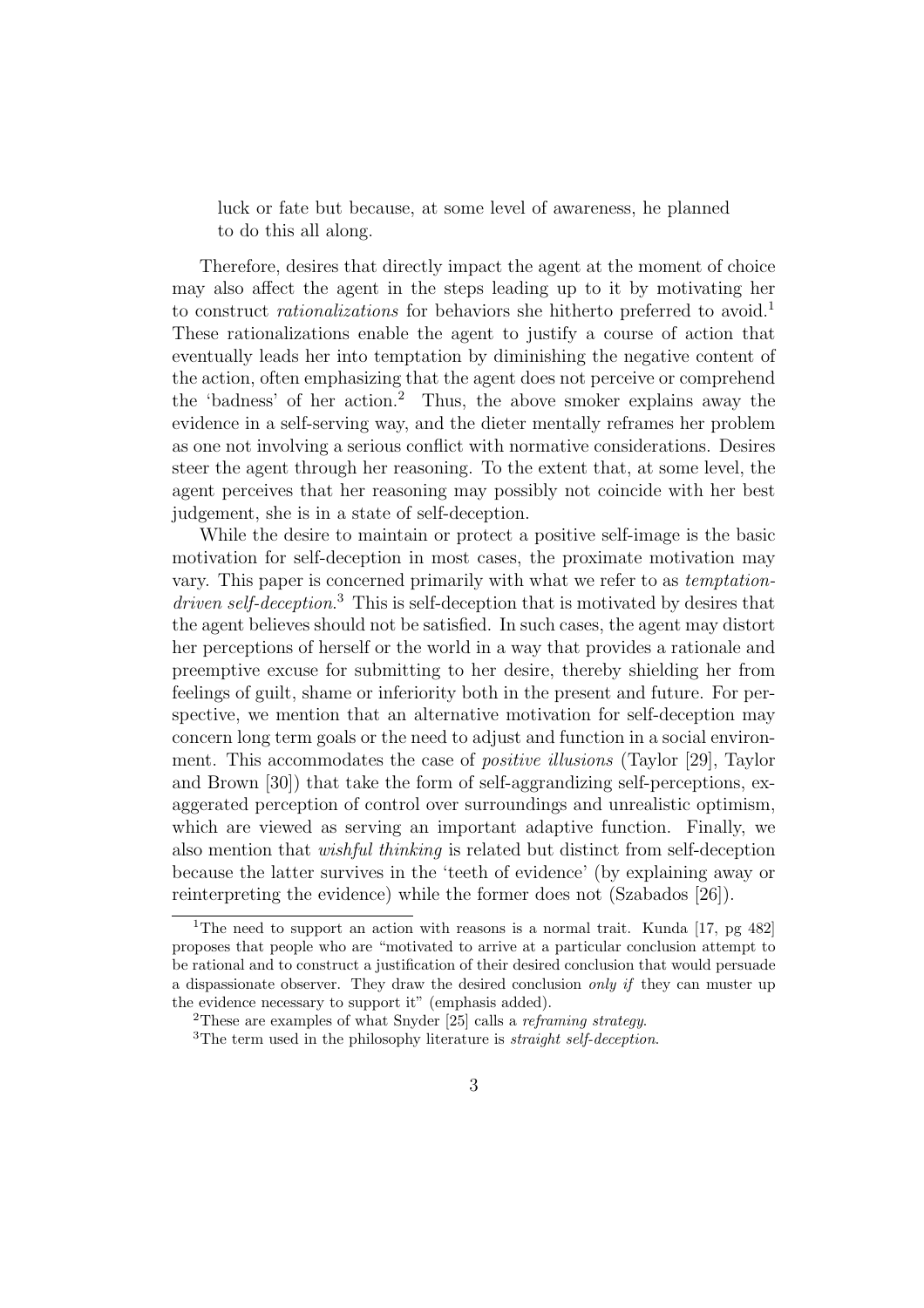We model temptation-driven self-deception in a GP-style setup. Choices are made in three stages—ex ante, interim, and ex post. Consumption takes place only in the ex post stage, where the agent faces a menu to choose out of. This menu is itself chosen in the interim stage, and the menu of menus available to her in this stage is determined in the ex ante stage. Temptation acts directly on the agent in the ex post stage, and it acts on her indirectly via self-deception in the interim stage. Our primitive is the agent's preferences over menus of menus in the ex ante stage, which is assumed to be prior to the experience of any temptation or self-deception. At this stage, the agent is in a cold emotional state that allows her to have an adequate picture of her future choices and struggle with temptation.<sup>4</sup>

Besides the natural counterparts of GP's conditions, we introduce two novel axioms that are pertinent to self-deception. Specifically, we require that self-deception is motivated and rationalizable: it can arise only if (i) it ultimately leads to a greater satisfaction of ex post desires, and (ii) the agent can hide her inferior motives behind a suitable facade of interim rationality. The corresponding representation for preference is obtained in Theorem 2. This representation portrays an agent who is tempted to *relax her ex ante* normative perspective at the interim stage in the direction of anticipated expost desires, and possibly also turn a blind eye to future temptations.

Our more general result (Theorem 3) goes beyond temptation-driven self-deception and incorporates an unconditionally-exaggerated view of selfcontrol ability. This extension has interesting welfare implications. For instance, it implies that welfare can decrease if menus containing temptation ('vice' menus) are mixed with menus containing normatively attractive alternatives ('virtuous' menus). This is reflected in the following preference over menus of menus:

$$
\{a, b\} \succ \{a, a \cup b\},\
$$

where  $a$  is a virtuous menu and  $b$  a vice menu. Intuitively, larger menus lend themselves to more excuses. Thus, it can be easier for the agent to deceive herself into choosing  $a \cup b$  from  $\{a, a \cup b\}$  than into choosing b from  $\{a, b\}$ . This provides a rationale for separating vice and virtue, which is presumably the main purpose of alcohol beverage consumption (ABC) laws or zoning

<sup>4</sup>Empirical foundations for such a 'special period 0' perspective are provided in Noor [22] on the basis of the hypothesis that distant temptations have smaller impact on current choices than do immediate temptations. Thus, our ex ante stage may be interpreted as a time sufficiently distant from the interim stage.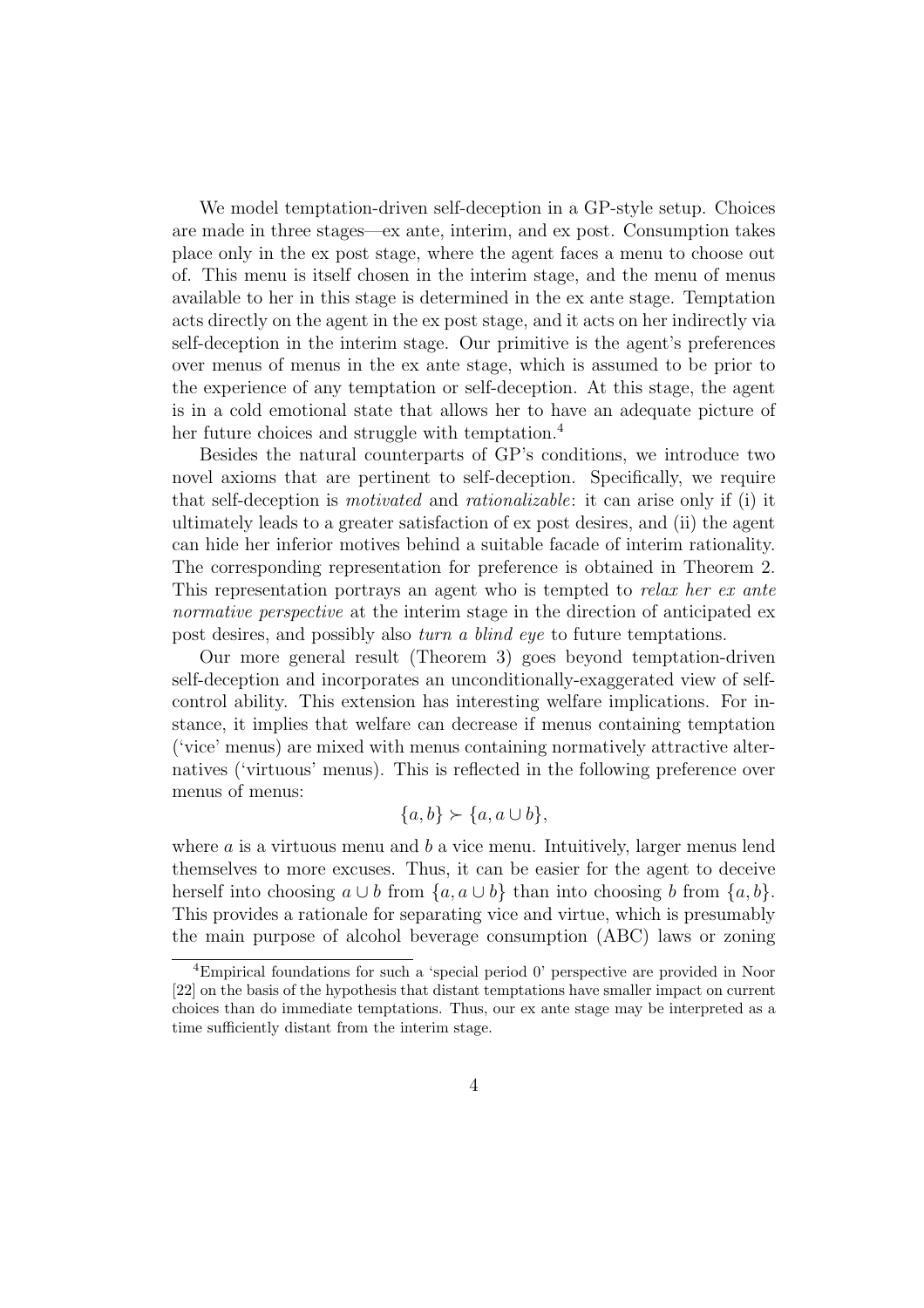laws for casinos.

### 1.1 Related Literature

There is an active philosophical debate about self-deception. The traditional intentionalists understand self-deception in light of interpersonal deception, thus requiring the self-deceiver to believe  $p$  but intentionally bring about the belief  $\neg p$  (Sartre [24], Fingarette [11]). The difficulties raised by implied paradoxes has led more recent intentionalists to weaken the requirement of holding contradictory beliefs to just intentionally bringing about a belief – motivated by some desire or emotion – despite an initial recognition that the evidence may not warrant this belief (Talbott [28], Bermudez [5]). Levy [18] suggests that the agent can "avoid the evidence, or situations in which he is likely to be confronted by the evidence, can rationalize the evidence he has by imagining unlikely but possible explanations for each piece, and so on" and Talbott [28] suggests that the agent can exercise selectivity in attention, memory, evidence-gathering and reasoning. In this view, intentionality is not abandoned, and it remains prereflective.<sup>5</sup> Non-intentionalists allow that such forms of self-deception may be possible, but emphasize that most cases of selfdeception can be also be explained in terms of unintentional motivationallybiased information processing, without resorting to unconscious beliefs and intentions (Barnes [2], Mele [20]). These various theories are not clearly distinguishable behaviorally, and consequently, the decision-theoretic model of self-deception presented in this paper is consistent with any of these views.

To our knowledge, the idea of temptation-driven self-deception that we consider has not been studied in economics. The behavioral economics literature discusses positive illusions (Benabou and Tirole [4]) and wishful thinking (Brunnermeier and Parker [6]), and the decision-theoretic literature has modelled temptation only as arising in its naked, unstrategic form and being relevant mainly at the moment of choice.

The idea that an agent may be tempted to change her view of world (specifically, beliefs over a state space) is considered in Epstein [9] and Epstein and Kopylov [10]. The temptation to change beliefs is unexplained, and in particular, its existence is not motivated in the sense of serving a strategic

<sup>&</sup>lt;sup>5</sup>It is argued that intentionality underlies the internal tension typically identified with self-deception, which may be revealed in opacity and indirection (Levy [18]), emotional resistance to evidence (Talbott [28]) or hypersensitivity to criticism, confrontation or opposing evidence (Gur and Sackeim [13]).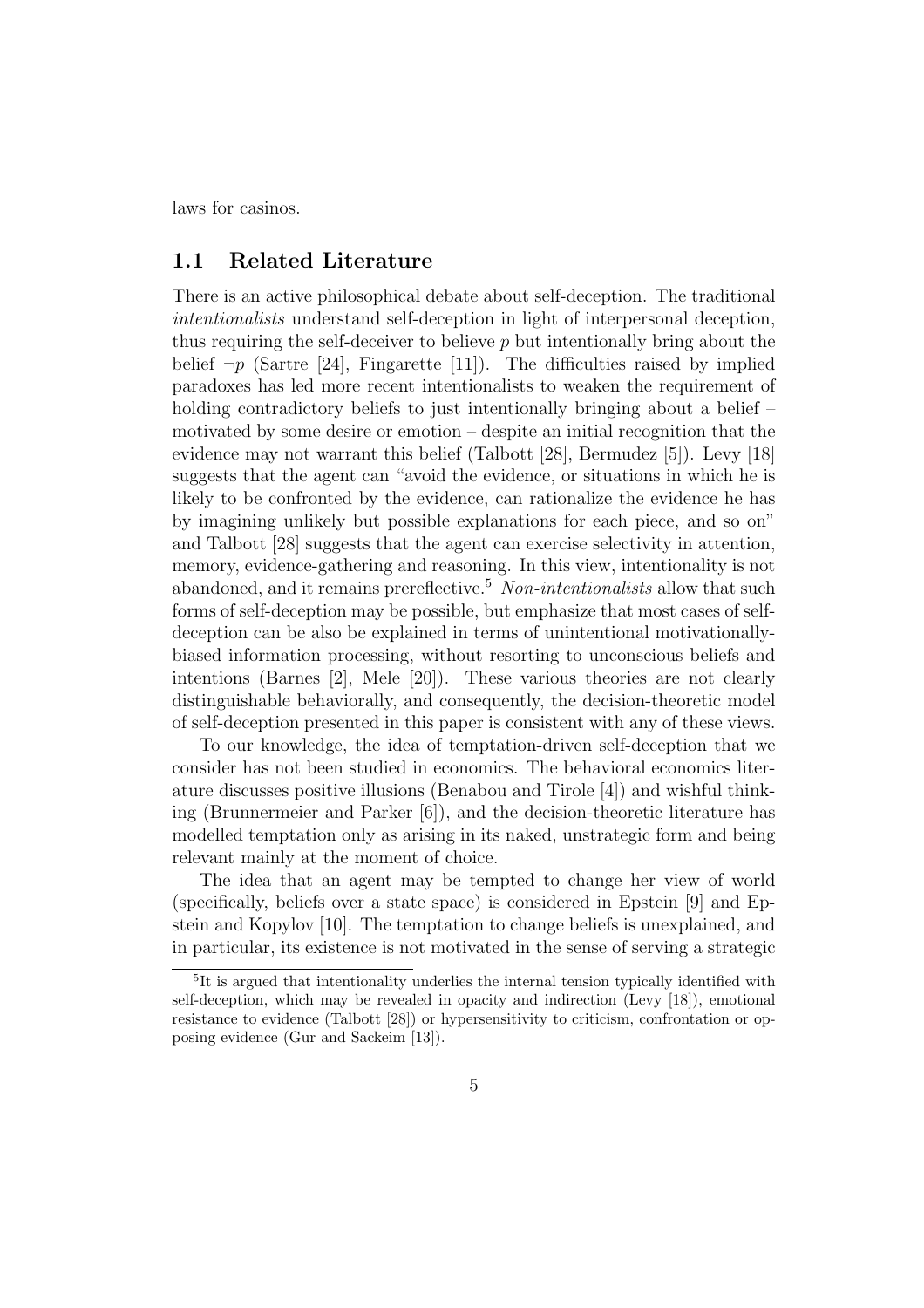function. In our paper, a temptation to change the ex ante perspective (about her propensity for self-control, etc) serves the purpose of, and owes its existence to, the desire for tempting final consumption. There is no temptation by final consumption in Epstein [9] and Epstein and Kopylov [10].

The idea that temptation may influence the choice of menu is present in Noor [21, 22] and Noor and Ren [23], but the mode in which temptation acts there is presumed to be direct and overt. Our paper maintains that an agent may be tempted by menus, but it hypothesizes that the agent is only tempted by menus that she can justify choosing. Indeed, we find that the models of tempting menus in [21, 23] cannot be regarded as one of self-deception.

A version of our self-deception model also shows up in Noor [22]. There are two important differences, however. First, the model appears in [22] mainly as a means to axiomatically unify other temptation models in the literature. In contrast, the current paper starts by behaviorally defining a necessary condition for self-deception, and it turns out that the representation theorem delivers the same model. A novel interpretation of that model is obtained here as a result. Second, our choice domain differs substantially from [22] and so do our axioms. Intuitively, our axioms are imposed on the agent's perspective in a cold state – in a special period  $0$  – where she anticipates all temptation (by self-deception or otherwise) but is not subject to it yet. In contrast, axioms in [22] are imposed directly on choice in a hot state, when the agent is subject to all kinds of temptation. A counterpart of our main axiom does not appear in [22].

On a technical level our results exploit Kopylov's [14, 16] extensions of GP's model to dynamic settings with more than two periods and to representations with finitely many additive components.

The remainder of this paper proceeds as follows. The introduction concludes with a mention of related literature. Section 2 introduces the primitives of the model and presents a benchmark case. Section 3 presents our model of self-deception. Section 4 extends this model to permit a virtuous self-perception and derives some of its implications for welfare policy. Section 5 concludes. Proofs are relegated to appendices.

# 2 Preliminaries

To aid exposition in subsequent sections, we first present a basic three-period extension of GP's model.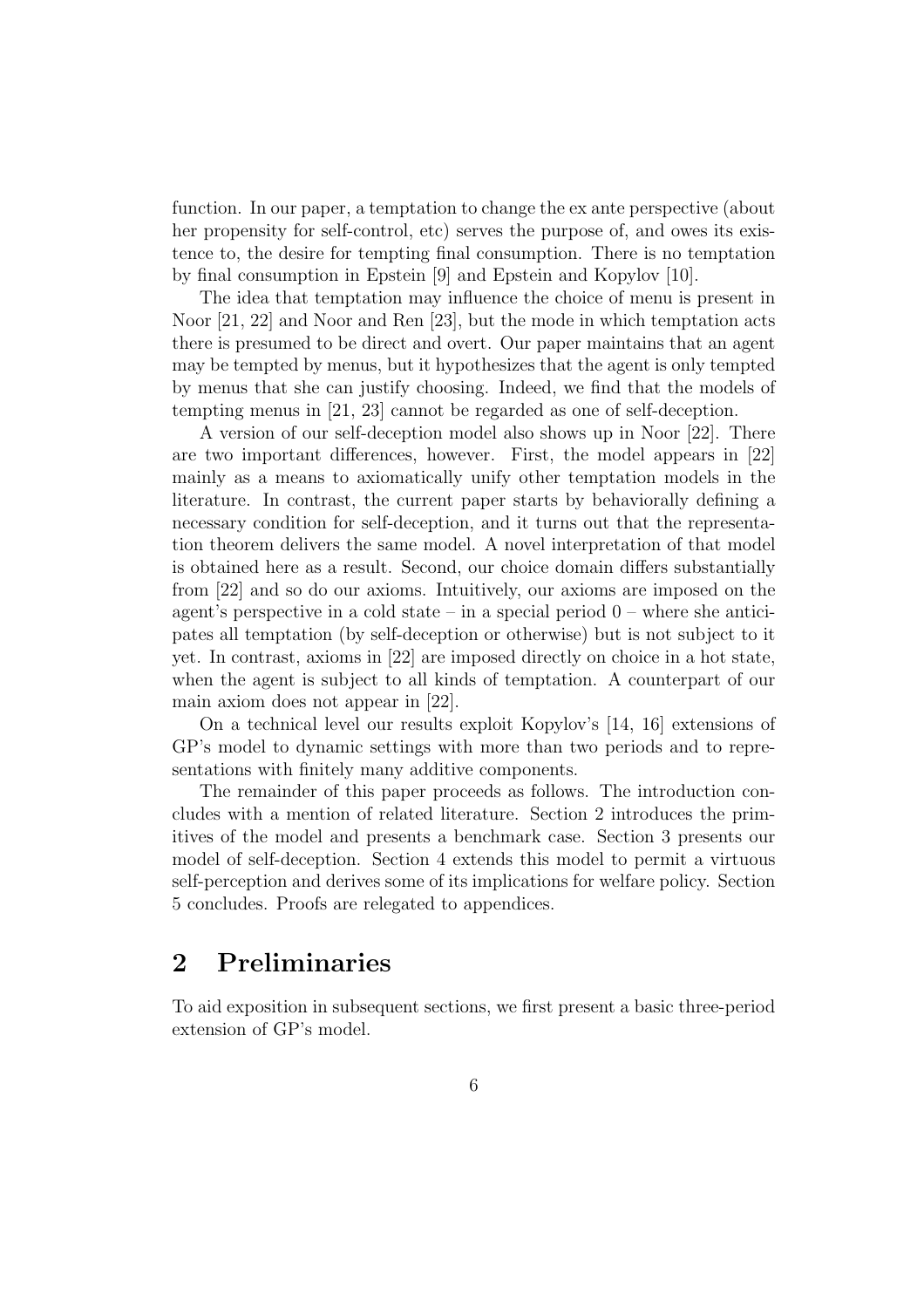Let  $X = \{x, y, z, \dots\}$  be the set  $\Delta(Z)$  of all Borel probability measures on a compact metric space  $Z$  of deterministic consumptions. Let  $d$  be the Prohorov metric of the weak convergence topology on  $X$ . More generally, let X be the class of all Anscombe–Aumann acts  $f$  that map a finite state space  $\Omega$  into  $\Delta(Z)$ , and let d be the corresponding product metric in X.<sup>6</sup>

Suppose that choices are made in three stages—ex ante, interim, and ex post—and these choices determine the decision maker's consumption in  $X$ after the ex post stage. Let  $\mathcal{M}_1 = \{a, b, c, \dots\}$  be the set of all interim menus—non-empty compact subsets  $a \subset X$ . Interpret any menu  $a \in \mathcal{M}_1$ as a course of action that, if taken at the interim stage, restricts the ex post choice to the set  $a \subset X$ . Endow the space  $\mathcal{M}_1$  with the Hausdorff metric  $\mu_1$ and define mixtures

$$
\alpha a + (1 - \alpha)b = \{ \alpha x + (1 - \alpha)y : x \in a, y \in b \}
$$

for all  $\alpha \in [0, 1]$  and menus  $a, b \in \mathcal{M}_1$ .

Similarly, let  $\mathcal{M}_0 = \{A, B, C, \dots\}$  be the set of all ex ante menus—nonempty compact subsets  $A \subset \mathcal{M}_1$ . Interpret any menu  $A \in \mathcal{M}_0$  as a course of action that, if taken ex ante, restricts the interim choice to the set  $A \subset \mathcal{M}_1$ . Endow the space  $\mathcal{M}_0$  with the Hausdorff metric  $\mu_0$  and define mixtures

$$
\alpha A + (1 - \alpha)B = \{ \alpha a + (1 - \alpha)b : a \in A, b \in B \}
$$

for all  $\alpha \in [0,1]$  and menus  $A, B \in \mathcal{M}_0$ . Then both  $\mathcal{M}_0$  and  $\mathcal{M}_1$  are compact (see Theorem 3.71 in Aliprantis and Border [1]) and the mixture operations in these spaces are continuous.

Let a binary relation  $\succeq$  on  $\mathcal{M}_0$  be the decision maker's weak preference over ex ante menus. Write the symmetric and asymmetric parts of this relation as  $\sim$  and  $\succ$  respectively. Note that our model does not take the decision maker's interim and ex post choices as primitive, but instead derives her anticipation of these choices from her ex ante preference.

Adapt GP's list of axioms for the preference  $\succeq$ .

**Axiom 1 (Order).**  $\succeq$  is complete and transitive.

**Axiom 2 (Continuity).** For all menus  $A \in \mathcal{M}_0$ , the sets  $\{B \in \mathcal{M}_0 : B \succeq \emptyset\}$ A} and  $\{B \in \mathcal{M}_0 : B \preceq A\}$  are closed.

<sup>&</sup>lt;sup>6</sup>Menus of lotteries are first used by Gul and Pesendorfer [12] and—for finite  $Z$ —by Dekel, Lipman, and Rustichini [7]. Menus of acts are proposed by Epstein [9].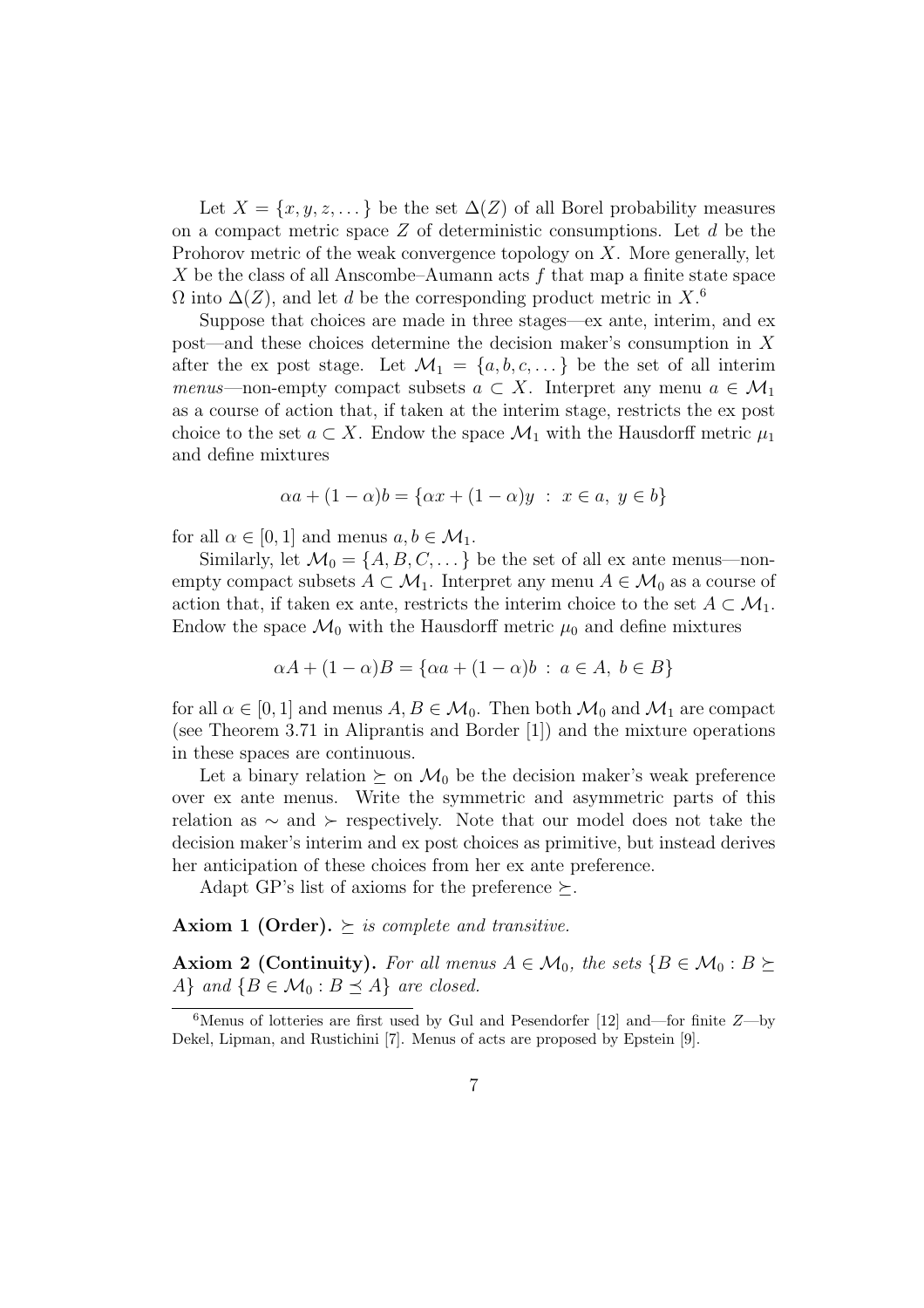**Axiom 3 (Independence).** For all  $\alpha \in [0,1]$  and menus  $A, B, C \in \mathcal{M}_0$ ,

$$
A \succeq B \quad \Rightarrow \quad \alpha A + (1 - \alpha)C \succeq \alpha B + (1 - \alpha)C.
$$

Axiom 4 (Set-Betweenness). For all menus  $a, b \in \mathcal{M}_1$  and  $A, B \in \mathcal{M}_0$ ,

$$
\{a\} \succeq \{b\} \quad \Rightarrow \quad \{a\} \succeq \{a \cup b\} \succeq \{b\},\tag{1}
$$

$$
A \succeq B \quad \Rightarrow \quad A \succeq A \cup B \succeq B. \tag{2}
$$

Order and Continuity are standard conditions of rationality. To motivate Independence, interpret any mixture  $\alpha A + (1 - \alpha)C$  as a lottery that yields the menus A and C with probabilities  $\alpha$  and  $1-\alpha$  respectively and is resolved after the ex post stage. In this interpretation, the decision maker's interim choice  $\alpha a + (1 - \alpha)c$  in  $\alpha A + (1 - \alpha)C$  and her ex post choice  $\alpha x + (1 - \alpha)y$ in  $\alpha a + (1 - \alpha)c$  determine her consumptions  $x \in a \in A$  and  $y \in c \in C$ contingent on the resolution of the lottery between the menus  $A$  and  $C$ . If the timing of the resolution of this objective uncertainty is irrelevant for preference, then the decision maker should be indifferent between the menu  $\alpha A + (1 - \alpha)C$  and a hypothetical lottery  $\alpha \circ A + (1 - \alpha) \circ C$  that yields the menus A or C with probabilities  $\alpha$  and  $1-\alpha$  respectively, but is resolved immediately after the ex ante stage. (Here the preference  $\succeq$  is extended from the original domain  $\mathcal{M}_0$  to lotteries over menus.) Then the standard separability argument suggests that

$$
A \succeq B \Rightarrow \alpha \circ A + (1 - \alpha) \circ C \succeq \alpha \circ B + (1 - \alpha) \circ C
$$

because the possibility of getting the menu C with probability  $1 - \alpha$  should not affect the decision maker's comparison of A and B. Independence follows.

Set-Betweenness is imposed separately on the preference  $\succeq$  over the entire  $\mathcal{M}_0$  and on the restriction of  $\succeq$  to singleton menus  $\{a\}$  that provide a strict commitment to the menu  $a \in \mathcal{M}_1$  at the interim stage, but may still require self-control ex post when choice in  $a$  has to be made. It is assumed that the decision maker's ex ante evaluation of any such menu  $\{a\}$  is based on her anticipation of two factors:

- the consumption  $x_a \in a$  that she will choose if a is feasible ex post,
- the self-control that she will use to resist the strongest temptation  $y_a \in a$  in this menu.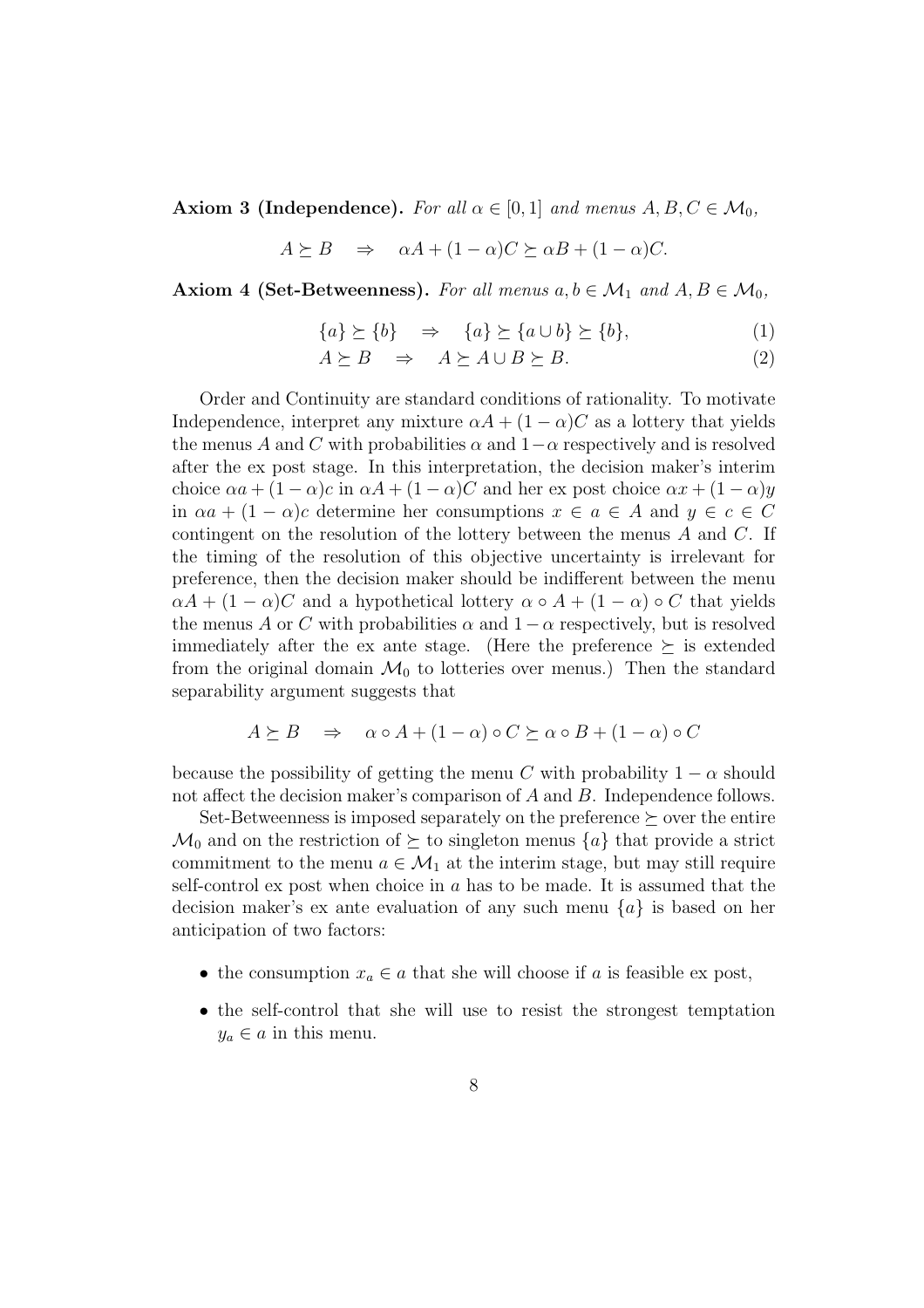This informal assumption suggests that for all menus  $a, b \in \mathcal{M}_1$ ,

$$
x_b \in a, \ y_a \in b \quad \Rightarrow \quad \{a\} \succeq \{b\}. \tag{3}
$$

Indeed, if  $x_b \in a$  and  $y_a \in b$ , then the decision maker should expect that if she chooses  $x_a$  from the menu a at the ex post stage, then she will (i) obtain the same consumption that she plans to choose from  $b$  and (ii) resist the temptation  $y_a$ , which belongs to b and hence, should not be harder to resist than the *strongest* temptation  $y_b$  in b. Therefore, the ranking  $\{a\} \succeq$  ${b}$  is intuitive because the menu a offers a weakly better combination of consumption benefits and self-control costs than b does. Condition (3) implies  $(1).7$  Analogously, condition  $(2)$  assumes that the decision maker should evaluate any menu  $A \in \mathcal{M}_0$  based on her anticipated interim choice  $a_A \in$ A and the most tempting alternative  $b_A \in A$  in this menu. Note that if temptations are cumulative or uncertain (as in Dekel, Lipman, Rustichini [8]), then both parts of Set-Betweenness can be violated.

The following condition is used to obtain uniqueness in representation results below.

### Axiom 5 (Regularity). There are  $x, y, x', y' \in X$  such that

$$
\{\{x\}\} \succ \{\{x,y\}\} \succ \{\{y\}\}\
$$

$$
\{\{x'\}\} \succ \{\{x'\}, \{y'\}\} \succ \{\{y'\}\}.
$$

The two rankings in this axiom are intuitive if the agent plans to resist the tempting consumption y in the menu  $\{x, y\}$  at the expost stage, and to resist the tempting menu  $\{y'\}$  in  $\{\{x'\}, \{y'\}\}\$ at the interim stage.

Say that a function  $u: X \to \mathbb{R}$  is *linear* if for all  $\alpha \in [0,1]$  and  $x, y \in X$ ,

$$
u(\alpha x + (1 - \alpha)y) = \alpha u(x) + (1 - \alpha)u(y).
$$

Let U be the set of all continuous linear functions  $u : X \to \mathbb{R}$ . Similarly, define linearity for functions on  $\mathcal{M}_1$  and let  $\mathcal{U}_1$  be the set of all continuous linear functions  $V : \mathcal{M}_1 \to \mathbb{R}$ .

<sup>&</sup>lt;sup>7</sup>To show this claim, take any menus  $\{a\} \succeq \{b\}$ . Let  $c = a \cup b$ . Then  $x_a, x_b, y_a, y_b \in c$ . By (3), if  $x_c \in a$ , then  $\{a\} \succeq \{c\}$ ; if  $x_c \in b$ , then  $\{b\} \succeq \{c\}$ . In either case,  $\{a\} \succeq \{c\}$ . By (3), if  $y_c \in a$ , then  $\{c\} \succeq \{a\}$ ; if  $y_c \in b$ , then  $\{c\} \succeq \{b\}$ . In either case,  $\{c\} \succeq \{b\}$ .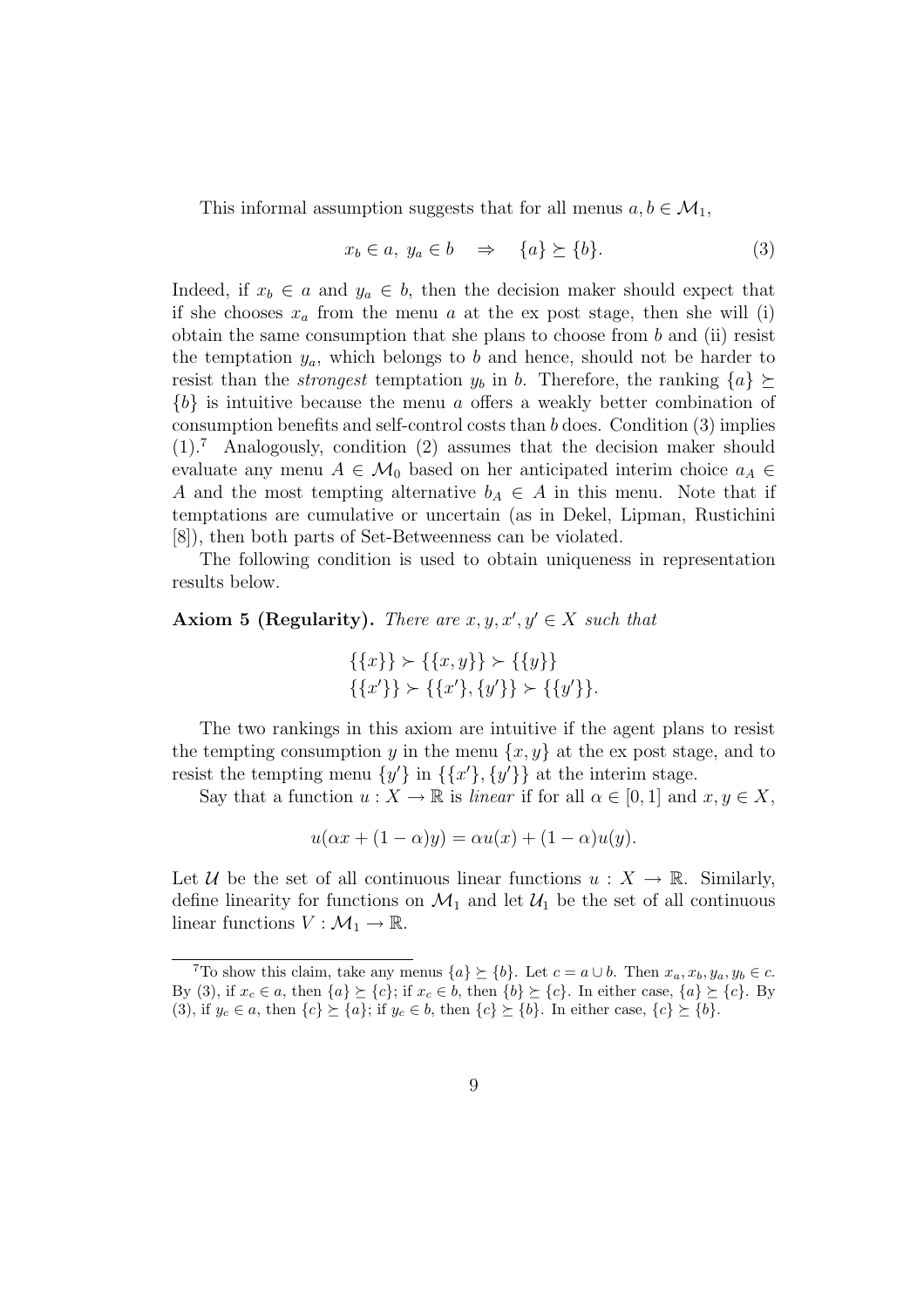**Theorem 1.** The preference  $\succeq$  satisfies Axioms 1–4 if and only if  $\succeq$  is represented by a utility function  $U_0$  such that for all  $A \in \mathcal{M}_0$  and  $a \in \mathcal{M}_1$ ,

$$
U_0(A) = \max_{a \in A} \left[ U(a) - \max_{b \in A} (V(b) - V(a)) \right]
$$
 (4)

$$
U(a) = \max_{x \in a} [u(x) - \max_{y \in a} (v(y) - v(x))],
$$
\n(5)

where  $u, v \in \mathcal{U}$  and  $V \in \mathcal{U}_1$ .

Moreover, if  $\succeq$  satisfies Regularity, then it has another representation (4) with components  $u', v' \in \mathcal{U}$  and  $V' \in \mathcal{U}_1$  if and only if  $u' = \alpha u + \beta_u$ ,  $v' = \alpha v + \beta_v$ , and  $V' = \alpha V + \beta_V$  for some  $\alpha > 0$  and  $\beta_u, \beta_v, \beta_V \in \mathbb{R}$ .

This theorem provides a joint characterization for GP's utility representations (4) and (5) over  $\mathcal{M}_0$  and  $\mathcal{M}_1$  respectively. The restriction of U to  $\mathcal{M}_1$  can be interpreted as the decision maker's ex ante normative perspective on what menu should be chosen at the interim stage. Temptations that impact her at this stage are captured by  $V$ , and the nonnegative component  $\max_{b \in A}(V(b)-V(a))$  is interpreted as the self-control cost of choosing a from A. Similarly, the function u can be interpreted as the ex ante normative perspective on what should be chosen at the ex post stage, and the nonnegative term  $\max_{y \in a}(v(y) - v(x))$  as the mental cost of ex post self-control. These interpretations suggest that in order to balance her normative perspective with the costs of self-control, the decision maker should plan to maximize  $U + V$  and  $u + v$  respectively at the interim and ex post stages.

Before turning to our models of distorted self-perception, note the benchmark case with  $V = 0$  when the decision maker does not expect to have any temptations at the interim stage. In this case, she obeys strategic rationality so that for all  $A, B \in \mathcal{M}_0$ 

$$
A \succeq B \quad \Rightarrow \quad A \sim A \cup B.
$$

Note that she may still anticipate costly temptations at the ex post stage, as she may exhibit a preference for commitment  ${a} \succ {a \cup b}$  for some menus  $a, b \in \mathcal{M}_1$ .

### 3 Self-Deception

We model *self-deception* as an interim temptation in GP's setup. It should be noted that self-deception and temptation are different phenomena in general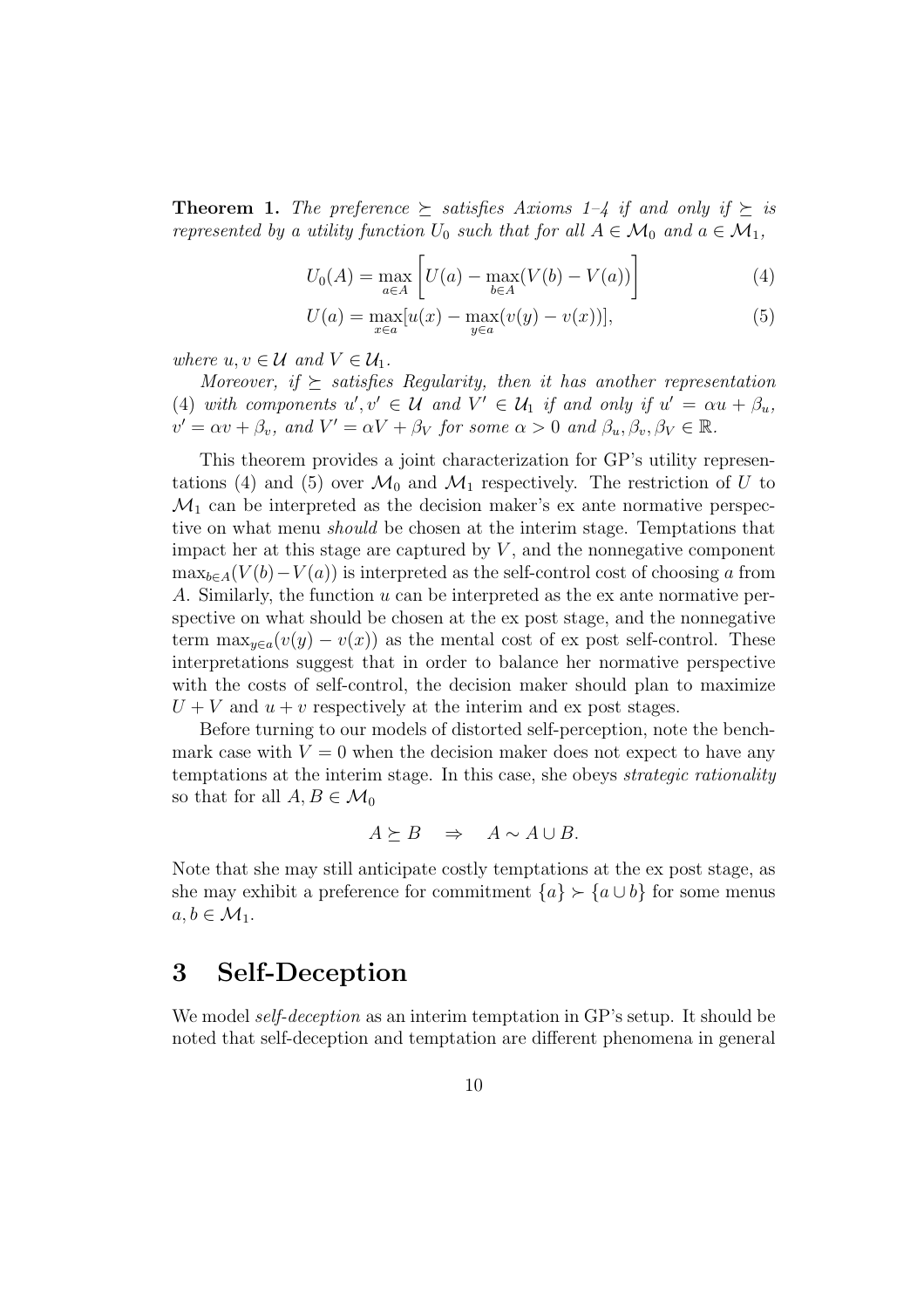(Szabados [27]). Awareness of a craving is typical in cases of temptation, and indeed is presupposed in the notion of self-control. But awareness and self-deception have a tense relationship: the enterprise of self-deception is prompted by motives that cannot be spelled out without destroying the enterprise itself. Since GP's model is tailored for overt temptation and as such involves a degree of sophistication and self-awareness, using their model for self-deception demands cautious reinterpretation. (An empirical distinction between overt temptation and self-deception is made in the context of the Rationalizable Self-Deception axiom below.)

We adopt the following interpretation. In the interim stage, the agent's desires subconsciously prompt her to reevaluate her ex ante perspective by constructing rationalizations. She finds her new interim perspective compelling and rational, but she also recollects her ex ante views, which include a recognition of her tendency to rationalize. Her self-deception survives as she rationalizes her ex ante views, such as by arguing that "at that time I was not appreciating the fact that ...". At the same time, however, she cannot deny that she could be deceiving herself. Consequently, her decisions may put some weight on her ex ante perspective, although this involves a psychological cost of underweighting her compelling interim reasoning.

We formally capture self-deception by two axioms. The first expresses the fact that self-deception is directed: it must be motivated by expected ex post consumption.

#### Axiom 6 (Motivated Self-Deception). For all  $a, b \in \mathcal{M}_1$ ,

$$
\{a \cup b\} \succ \{b\} \Rightarrow \{a\} \sim \{a, a \cup b\}.
$$

The ranking  ${a \cup b} \succ {b}$  suggests that the anticipated ex post choice in the menu a∪b belongs to a rather than to b. Motivated Self-Deception (MSD for short) states that the agent does not deceive herself into choosing  $a \cup b$ over a if the bigger menu does not affect her anticipated ex post consumption. When both menus a and  $a \cup b$  lead to the same final choice, they also yield the same degree of satisfaction of desires. Consequently, there can simply be no motivation for the agent to deceive herself into choosing  $a \cup b$  over a. Self-deception has no strategic value in such cases.

While MSD is a natural requirement for self-deception, it may also be satisfied by models of overt temptation where interim desires are sensitive to ex post choice. (For instance, see Noor and Ren [23] where the agent is tempted by guiltless indulgence.) Our second axiom delineates cases of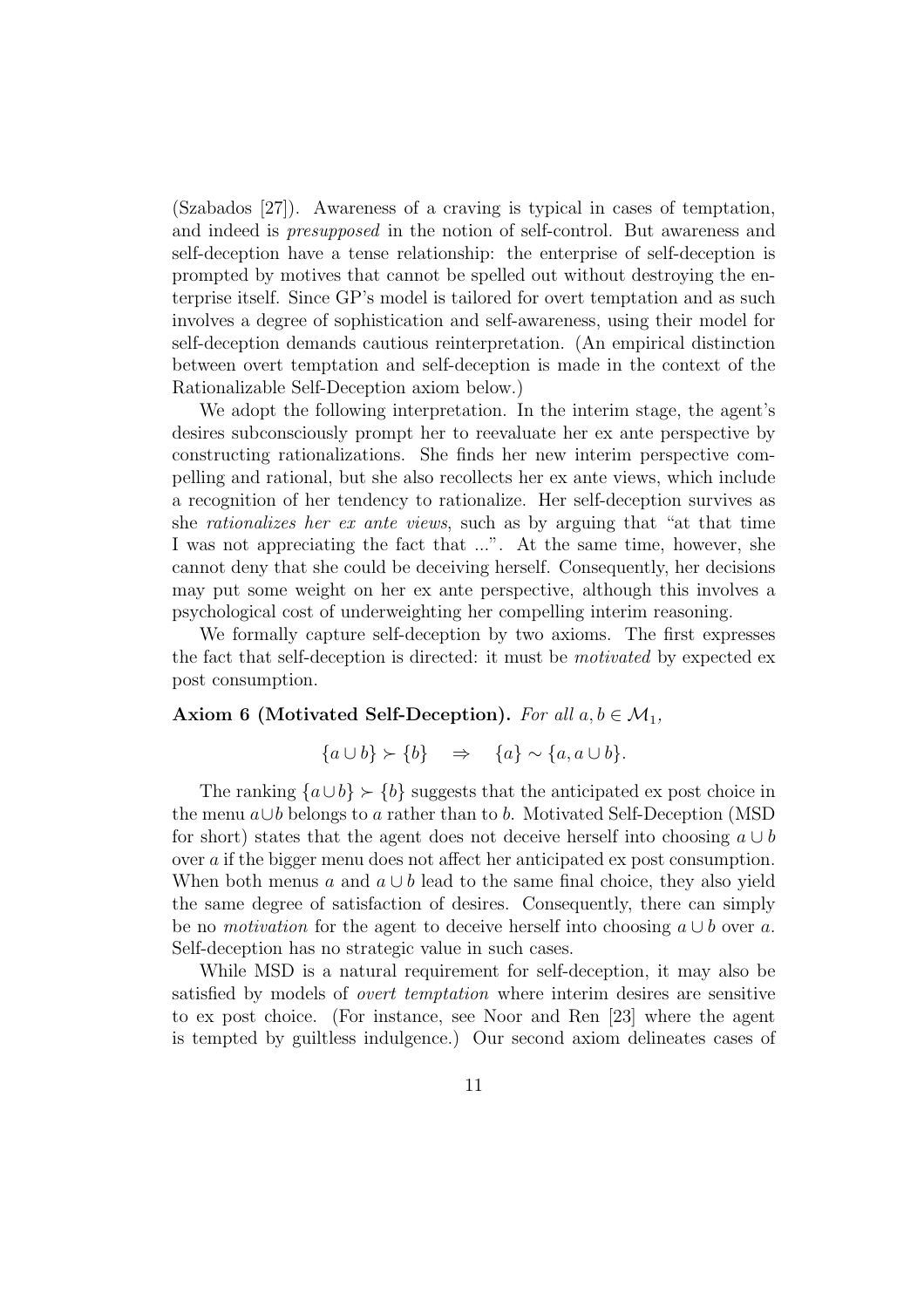self-deception that are behaviorally distinct from those of overt temptation. We illustrate with the following example. An agent can either not drink  $x_0$ , drink moderately  $x_m$  or drink heavily  $x_h$ . Let  $a = \{x_m\}, b = \{x_0, x_h\},\$ and  $a \cup b = \{x_0, x_m, x_h\}$ . For instance, the menu a may be obtained at a formal social event, the menu b at a bar where any drinking is heavy, and  $a \cup b$  at a home party. The agent has a normative preference to drink less, but she cannot resist the temptation to drink heavy at the bar. Then she would commit to  $a$  rather than to  $b$  ex ante because the former menu leads to less drinking ex post, and by Set-Betweenness, she exhibits the ranking  ${a} \succeq {a \cup b} \succeq {b}.$ 

We claim that a temptation to go to the bar rather than stay at home,

$$
\{a \cup b\} \succ \{a \cup b, b\},\
$$

should be common in cases of overt temptation, especially when the sophistication implicit in MSD is present: if the agent's temptation is sensitive to ex post choice, if she anticipates drinking heavily in the bar and only moderately at home, and if she is not constrained to maintain a facade of rationality that is necessary for self-deception, then nothing keeps her from desiring the bar. The following axiom for self-deception imposes an inability to rationalize going to the bar, on the grounds that such rationalizations would expose the agent's underlying motives.

#### Axiom 7 (Rationalizable Self-Deception). For all menus  $a, b \in \mathcal{M}_1$ ,

$$
\{a \cup b, b\} \succeq \{a \cup b\}.
$$

Rationalizable Self-Deception (RSD for short) asserts that the agent never deceives herself into choosing a menu b rather than the larger menu  $a \cup b$ when she deems  $\{a \cup b\} \succeq \{b\}$  ex ante. (Note that if  $\{b\} \succ \{a \cup b\}$ , then  ${a \cup b, b} \succeq {a \cup b}$  follows from Set-Betweenness.) When  $a \cup b$  offers greater temptation than b, such deception is not motivated to begin with. When, as in the case of the bar vs home, it offers as much temptation as  $b$ , then any rationalization for choosing b would have to overturn the fact that  $a \cup b$  offers strictly more options without more temptation. The axiom rules out such rationalizations. Intuitively, such rationalizations may be too transparent to generate the semblance of rationality needed for self-deception.

To see that RSD accommodates intuitive cases of self-deception, consider the following three possible rationalizations the agent can use to justify going to the bar.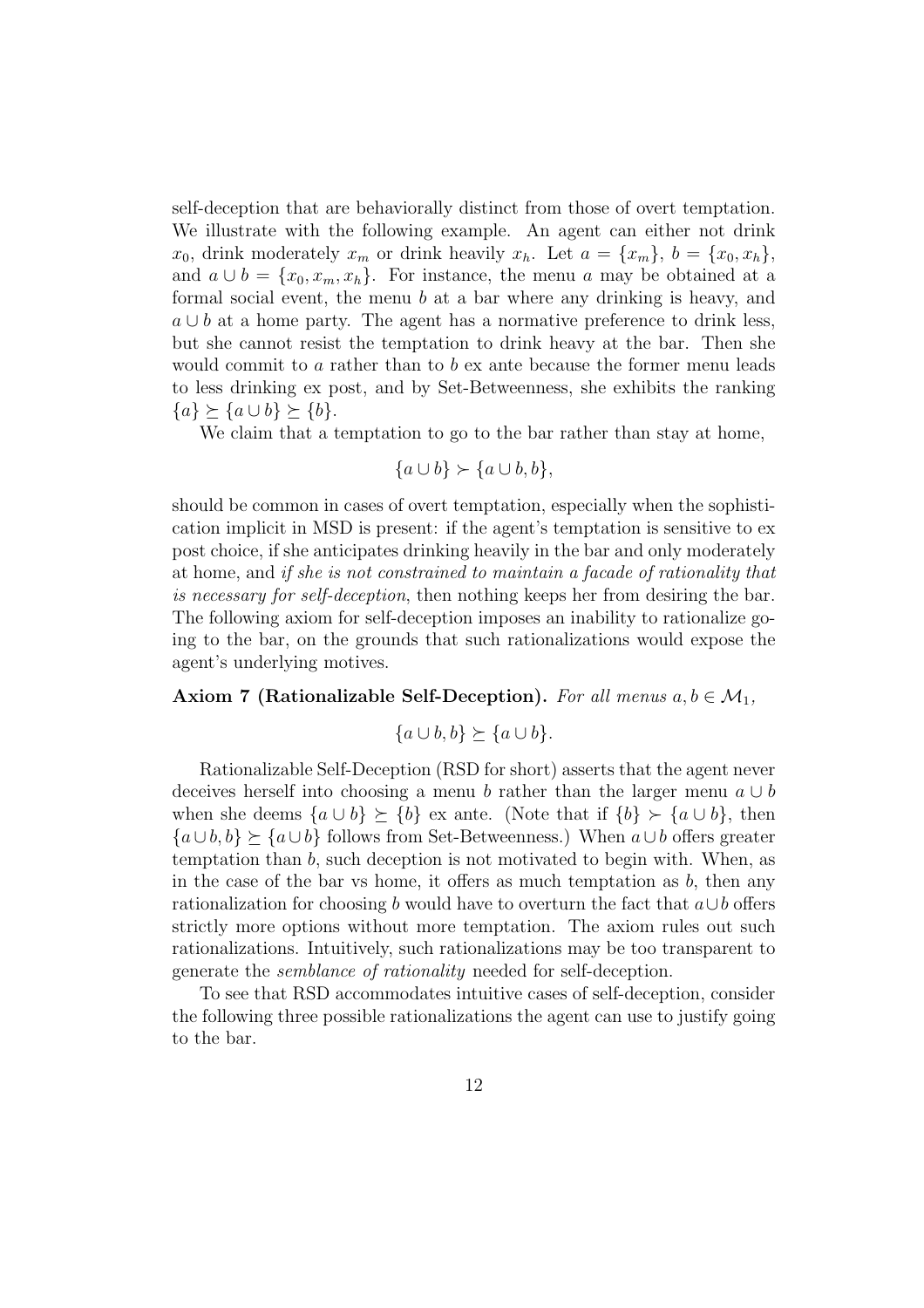- Overestimation of propensity for self-control: "If I go to the bar I know I will be tempted to drink, but I have the will-power to abstain."
- Underestimation of susceptibility to temptation: "I am not even going to be tempted to drink in the bar".
- Relaxation in normative standards: "I am only going to live once, so I really should allow myself to enjoy life a little.".

Observe how the first two rationalizations exploit the fact that the bar contains the normatively superior alternative  $x_0$ . Indeed, under the exaggerated self-control or underestimated temptation, the bar leads to a normatively better outcome than attending the social event, where some drinking is unavoidable. The third rationalization leads the agent to view the bar in a positive light, without necessarily invoking a distorted view of her self-control ability or susceptibility to temptation.

Each of these rationalizations is consistent with RSD because none of them can help the agent justify going to the bar over staying home. This is immediately evident (given that the bar offers only a subset of the options available at home) except perhaps in the following case: Suppose the agent tells herself that she has substantial will-power, and that she will choose  $x_0$  in the bar but  $x_m$  at home. This would seem to make the bar look normatively better in terms of final consumption. However, if  $x_m$  is optimally chosen when heavy drinking is possible then it must be better (perhaps after accounting for self-control costs) than choosing  $x_0$  when heavy drinking is possible. But the latter describes precisely what she expects in the bar.

We refrain from claiming that there cannot exist cases of self-deception that violate RSD. A rationalization for choosing the bar must make the presence of  $x_m$  look bad – note that the bar provides commitment relative to the home by excluding  $x_m$ . If the agent chooses  $x_m$  at home, then the agent may view her ex post choice as her temptation, or she may completely reverse her normative and temptation perspectives. Whether or not this is characteristic of agents who delicately try to get past their normative defenses by appealing to reason, we note that it is readily attributable to an agent who is overtly consumed by her temptation.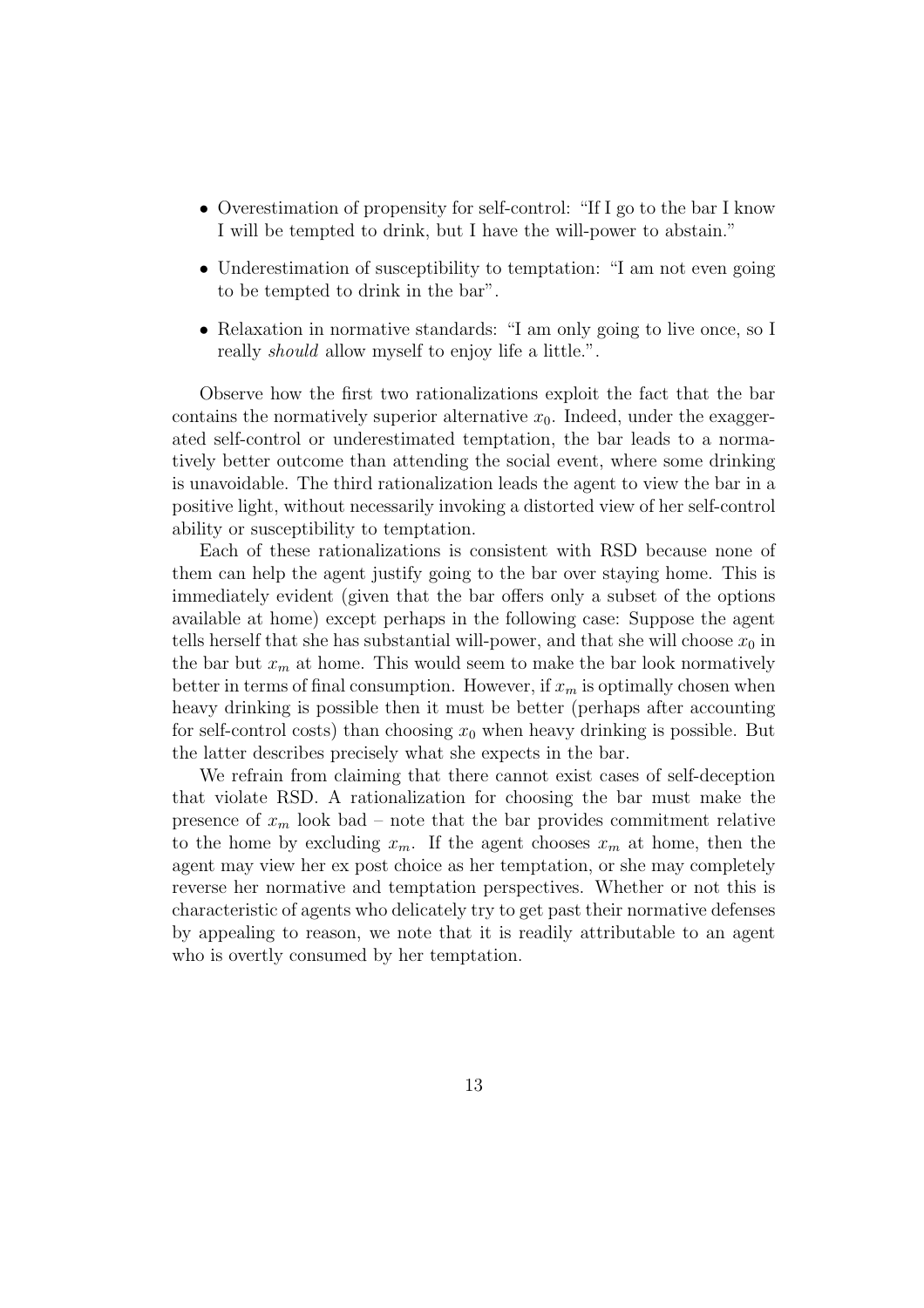### 3.1 Representation Result

Say that functions  $u, v \in \mathcal{U}$  are *independent* if for all  $\alpha, \beta, \gamma \in \mathbb{R}$ ,

$$
\alpha u + \beta v + \gamma = 0 \quad \Rightarrow \quad \alpha = \beta = \gamma = 0.
$$

Note that u and v are independent if and only if the functions  $u, v, u + v$ represent three different rankings on X.

**Theorem 2.**  $\succeq$  satisfies Axioms 1–7 if and only if  $\succeq$  has a utility representation (4)–(5) such that for all  $a \in \mathcal{M}_1$ ,

$$
V(a) = \kappa U(a) + \lambda \max_{y \in a} v(y),\tag{6}
$$

where  $\kappa \geq \lambda > 0$ , and  $u, v \in \mathcal{U}$  are independent.

Moreover,  $\succ$  has another representation (4), (5), (6) with parameters  $\kappa', \lambda' \in \mathbb{R}$  and functions  $u', v' \in \mathcal{U}$  if and only if  $\kappa' = \kappa, \lambda' = \lambda, u' = \alpha u + \beta_u$ , and  $v' = \alpha v + \beta_v$  for some  $\alpha > 0$  and  $\beta_u, \beta_v \in \mathbb{R}$ .

Here the temptation utility  $V$  can be interpreted as a distortion of the interim normative utility U in the direction of the ex post desires  $v$ . This distortion takes the form

$$
V(a) = (\kappa - \lambda) \max_{x \in a} \left[ \frac{\kappa}{\kappa - \lambda} u(x) + \frac{\lambda}{\kappa - \lambda} v(x) - \max_{y \in a} (v(y) - v(x)) \right] \tag{7}
$$

if  $\kappa > \lambda$ , or

$$
V(a) = \kappa \max_{x \in a} (u(x) + v(x))
$$
\n(8)

if  $\kappa = \lambda$ . To interpret, compare (7) with (5) to see that interim desires V in  $(7)$  modify the ex ante perspective U by replacing the ex ante normative perspective u with

$$
u^* = \frac{\kappa}{\kappa - \lambda} u + \frac{\lambda}{\kappa - \lambda} v.
$$

The perspective underlying  $u^*$  distorts u in the direction of the temptation utility  $v$ . It is as if the agent is tempted to believe that her ex ante normative perspective u was too stoic, and thus to relax her normative standards and adopt  $u^*$ . The case (8) is a limiting case of (7) where the agent views  $u + v$ as her normative perspective and turns a blind eye to any possibility of temptation. It is as if by adjusting her normative perspective she believes that she is resolving all internal conflict. Observe that in either case, since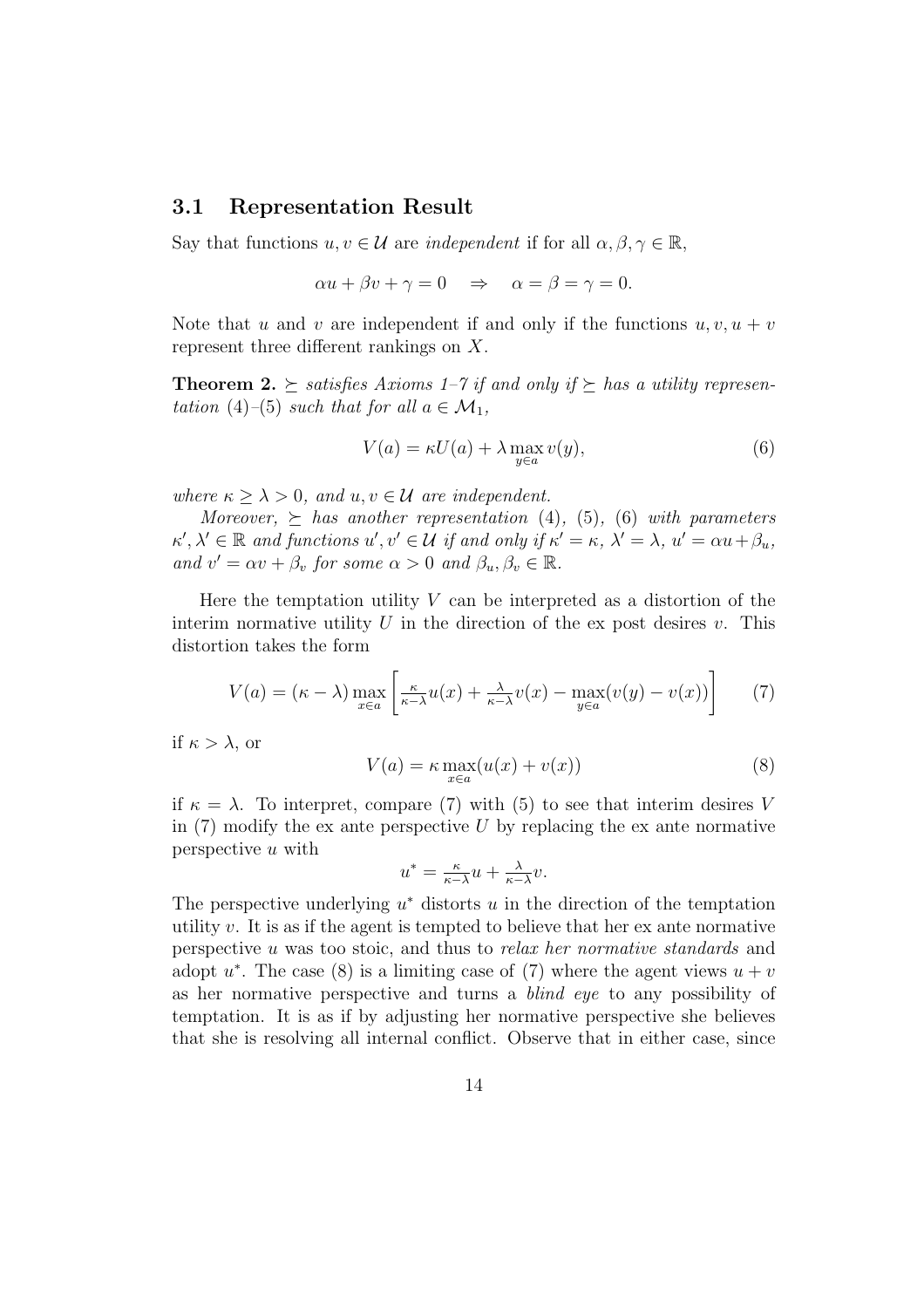$\kappa \geq \lambda > 0$ , it can never be that the distorted normative preference puts too much weight on the temptation preference. This is strongly reminiscent of the fact that self-deception requires the agent to maintain a facade of rationality. This constrains her from adopting rationalizations that reveal their underlying motives too clearly.

Observe that interim choice maximizes

$$
U(a) + V(a) = (1 + \kappa)U(a) + \lambda \max_{y \in a} v(y)
$$
  
=  $(1 + \kappa - \lambda) \max_{x \in a} \left[ \frac{1 + \kappa}{1 + \kappa - \lambda} u(x) + \frac{\lambda}{1 + \kappa - \lambda} v(x) - \max_{y \in a} (v(y) - v(x)) \right],$ 

which has a similar interpretation to  $(7)$ . Thus, after engaging in rationalizations ((7) or (8)) and placing some weight on her ex ante perspective, the agent's interim behavior correctly recognizes her ex post desires, but distorts her normative perspective. Note that the interim commitment ranking is represented by the function  $\frac{1+\kappa}{1+\kappa-\lambda}u + \frac{\lambda}{1+\kappa}$  $\frac{\lambda}{1+\kappa-\lambda}v$  that assigns the weight of at least  $\frac{2}{3}$  to the ex ante commitment utility u. This is an expression not only of the fact that the agent's rationalizations place weight on  $u$ , but also that interim choice places some weight on the ex ante perspective.

A notable observation is that the agent's anticipated ex post choice is preserved at the interim stage, as it maximizes the function  $\frac{1+\kappa}{1+\kappa-\lambda}u+\frac{\lambda}{1+\kappa}$  $\frac{\lambda}{1+\kappa-\lambda}v+v$ that is ordinally equivalent to  $u+v$ . Indeed, the interim temptation perspective under both (7) and (8) leaves anticipated choice undistorted. We learn, therefore, that while (7) and (8) accommodate a distortion in normative perspective and possible blindness to temptation, they cannot accommodate a distortion in anticipated self-control ability. Evidently, of the three rationalizations our axiom is consistent with, the third must always hold and the second may hold simultaneously, but the first can never hold. Moreover, anticipated choice is never distorted by any rationalization she adopts.

These conclusions are not tied to the functional form, but rather express themselves in behavior. The statement that our self-deceived agent is necessarily tempted to change her normative perspective is captured in the fact that there must exist *singleton* menus  $a, b \in \mathcal{M}_1$  such that  $\{a\} \succ \{a, b\}.$ Since the evaluation of singletons does not involve any (non-trivial) evaluation of ex post choice, this expresses an interim conflict surrounding only what *should* be consumed ex post. The statement that our self-deceived agent is not tempted to misperceive ex post choice (and thus self-control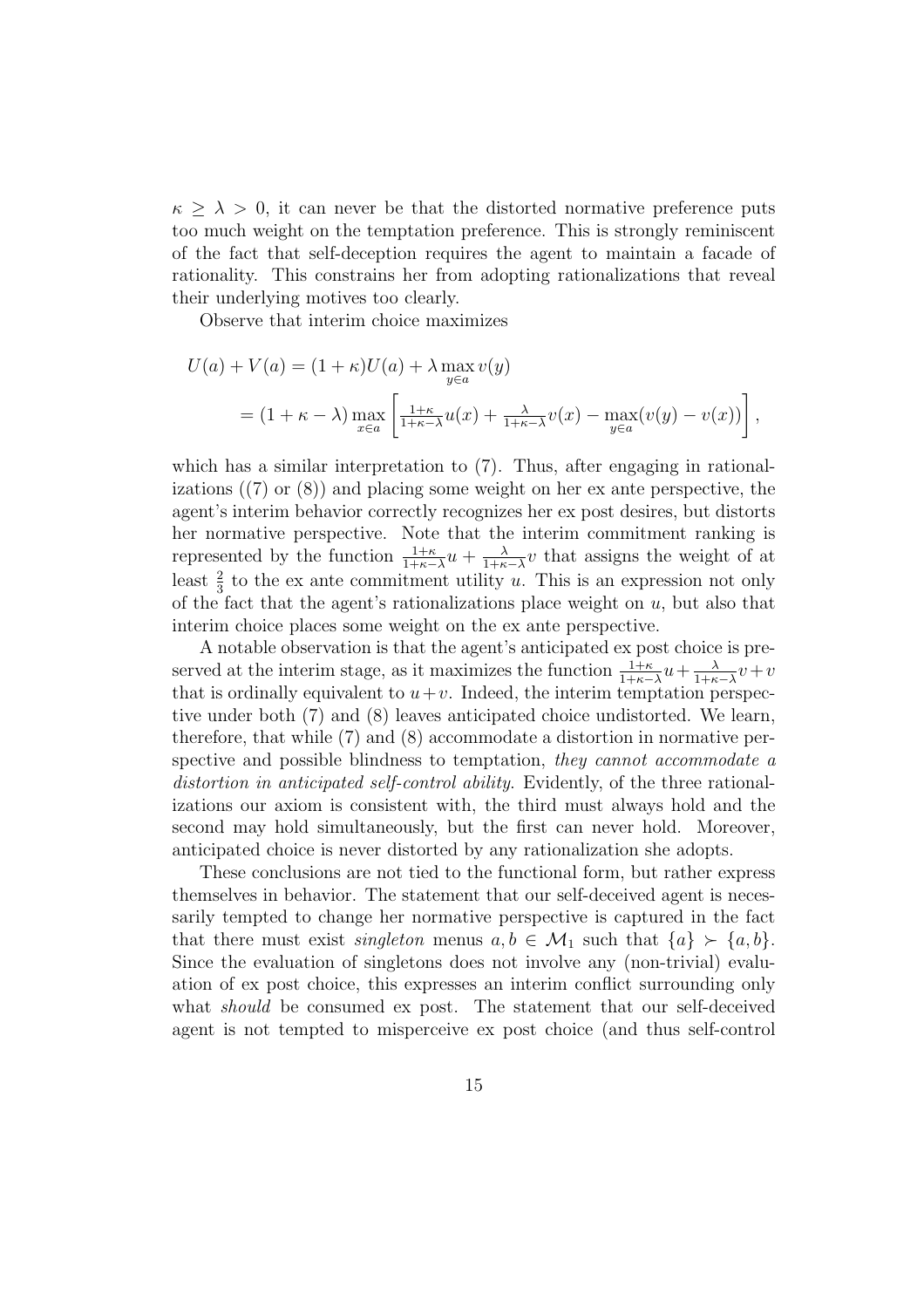ability) is reflected in the following behavior:<sup>8</sup>

$$
\{a\} \succ \{a \cup b\} \Longrightarrow \{a, b\} \sim \{a, a \cup b\}.\tag{9}
$$

That is, if b contains tempting alternatives, then there is never a situation where the temptation by  $a \cup b$  differs from the temptation by b. A difference would arise if, for instance, the agent's actual anticipated choice from  $a \cup b$ was in b (ex ante anticipated lack of self-control) but she was tempted to misperceived her choice from  $a \cup b$  to lie in a (temptation-anticipated exertion of self-control). In such a case the agent would be tempted to view  $a \cup b$  more favorably than b, and consequently,  $\{a, b\} \succ \{a, a \cup b\}.$ 

## 4 Multiple Self-Deceptions

Our self-deception model rules out the possibility of a virtuous distortion in her perceived ability to exert self-control. We present here an extension that accommodates such virtuous distortion of self-perception. Although the general model will not be compatible with an interpretation involving sophisticated desires with a single motive, it helps identify some intuitive behaviors ruled out by the model in the previous section and lends itself to discussion of welfare.

In the self-deception model, temptation by  $b$  is motivated by the choice that the agents expects to make in  $b$ . The following axiom accommodates temptations that are motivated also by the normative content in b.

Axiom 8 (Weak Motivated Self-Deception). For any  $a, b \in \mathcal{M}_1$  such that  $\{a \cup b\} \succ \{b\}$  and  $\{a\} \succ \{a, a \cup b\}$ , there is  $z \in b$  such that  $\{\{z\}\} \succ \{\{x\}\}\$ for all  $x \in a$ .

This condition (WMSD for short) relaxes MSD and allows the menu  $a \cup b$ to tempt a when the anticipated ex post choices in both menus are the same, but the menu  $a \cup b$  provides a more virtuous interim self-perception. Formally,

(i)  $\{a\} \sim \{a, a \cup b\}$  ≻  $\{a \cup b\}$ . Then  $V(a) \ge V(a \cup b) \ge V(b)$  and hence,  $\{a\} \sim \{a, b\}$ .

(ii)  ${a} \succ {a, a \cup b}$ . By MSD,  ${a \cup b} \sim {b}$ , that is,  $U(a \cup b) = U(b)$ . By (6),  $V(a \cup b) = V(b)$ . Thus,  $\{a, b\} \sim \{a, a \cup b\}$ .

<sup>&</sup>lt;sup>8</sup>To show this claim, take any  $a, b \in M_1$  such that  $\{a\} \succ \{a \cup b\}$ . Then  $V (a \cup b) \geq V (b)$ because  $U(a \cup b) \ge U(b)$  and  $\max_{y \in a \cup b} v(y) = \max_{y \in b} v(y)$ . Consider two cases.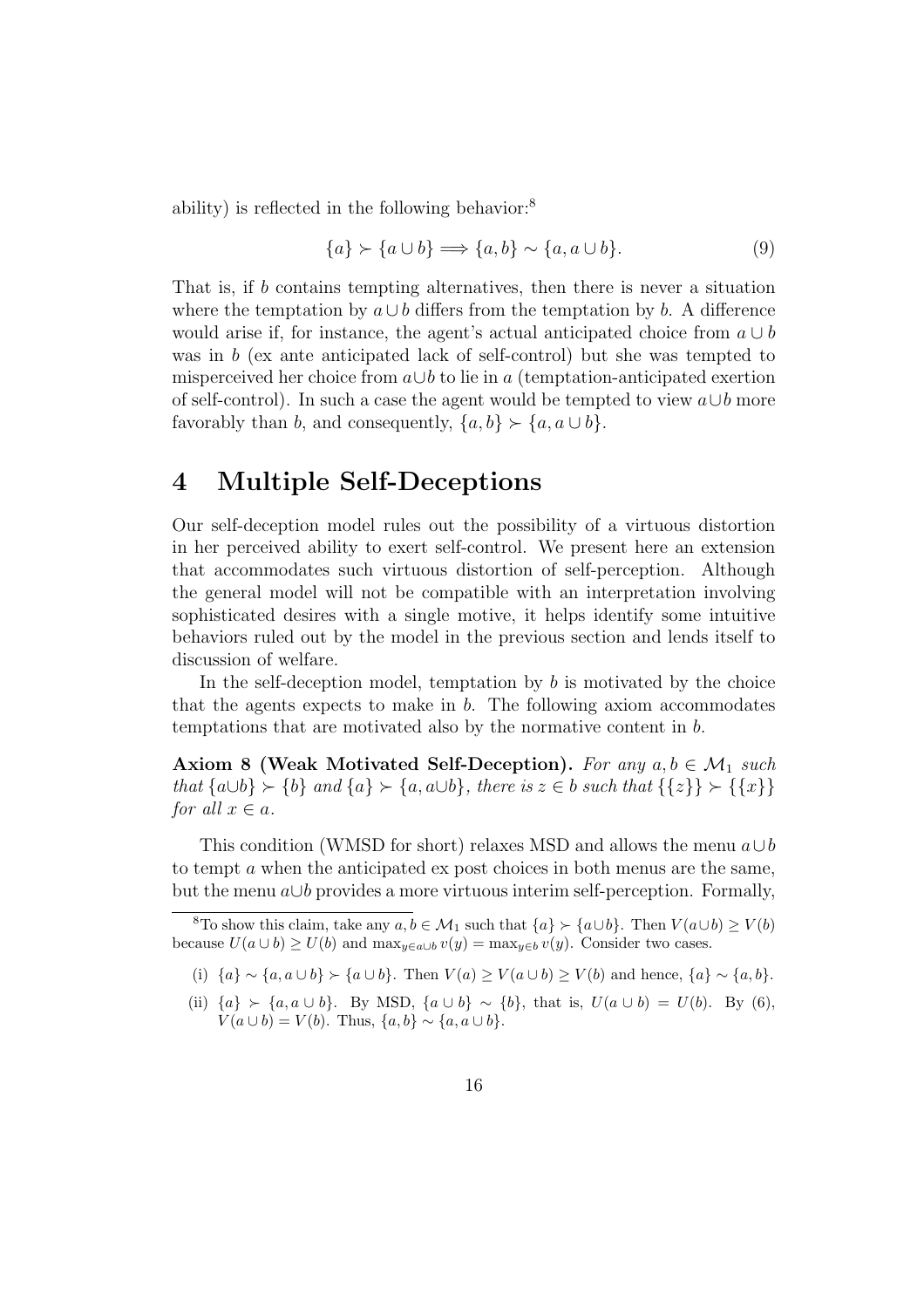the rankings  $\{a \cup b\} \succ \{b\}$  and  $\{a\} \succ \{a, a \cup b\}$  are allowed only if  $a \cup b$  has an element  $z$  that is normatively better than any alternative in  $a$ . It is as if the agent has an exaggerated view of her propensity for self-control, that is, an excessively virtuous self-image.

A departure from a temptation-driven self-deception is evident here: interim temptation is no longer intimately connected with a desire to achieve ex post satisfaction of desires. An excessively virtuous self-image may lead the agent to temptation only by accident, and in some situations may even defeat efforts at ex post desire satisfaction. It follows that the tendency toward a virtuous self-perception satisfies a different desire – presumably a direct desire for a positive self-image – that is distinct from ex post temptation. We thus interpret the axiom as adding a second kind of self-deception, one involved in positive illusions. However, due to the abstract nature of our framework, we cannot strictly speaking justify this interpretation relative to, say, wishful thinking.

On the other hand, RSD remains intuitive even if the agent's interim self-deception has virtuous rationalization and motivation.

**Theorem 3.**  $\succeq$  satisfies Axioms 1–6 and WMSD if and only if  $\succeq$  has a utility representation (4)–(5) such that for all  $a \in \mathcal{M}_1$ ,

$$
V(a) = \kappa U(a) + \lambda \max_{y \in a} v(y) + \mu \max_{z \in a} u(z)
$$
 (10)

where  $\kappa \geq \lambda > 0$ ,  $\mu \geq 0$ , and  $u, v \in \mathcal{U}$  are independent.

Moreover,  $\succeq$  has another representation (4), (5), (6) with parameters  $\kappa', \lambda', \mu' \in \mathbb{R}$  and functions  $u', v' \in \mathcal{U}$  if and only if  $\kappa' = \kappa, \lambda' = \lambda, \mu = \mu'$ ,  $u' = \alpha u + \beta_u$ , and  $v' = \alpha v + \beta_v$  for some  $\alpha > 0$  and  $\beta_u, \beta_v \in \mathbb{R}$ .

The difference between (10) and (6) is the additional term  $\mu \max_{z \in a} u(z)$ in the interim temptation utility  $V$ . Although the model offers up to three rationalizations for choosing a given menu (namely, distorted normative preference, distorted temptation preference and perceived virtuosity), the rationalizations may be *inconsistent*. For instance, if the menu contains irresistible temptation, then one rationalization will recognize this and justify it according to a more relaxed normative perspective, while the other will refuse to recognize it.<sup>9</sup> The rationalizations may also neutralize each other, such as

<sup>&</sup>lt;sup>9</sup>Behaviorally, suppose  $\{\{x\}\}\n\sim \{\{y\}\}\n\sim \{\{y\}\}\n\quad$ Then  $\{x, y\}$  may be more tempting than both  $\{x\}$  and  $\{y\}$ . That is,  $\{\{x\}, \{y\}\} \succ \{\{x\}, \{y\}, \{x, y\}\}\$ . Since one rationalization favors  $\{x\}$  and the other favors  $\{y\}$ , the fact that  $\{x, y\}$  is more tempting than either implies the simultaneous use of both rationalizations.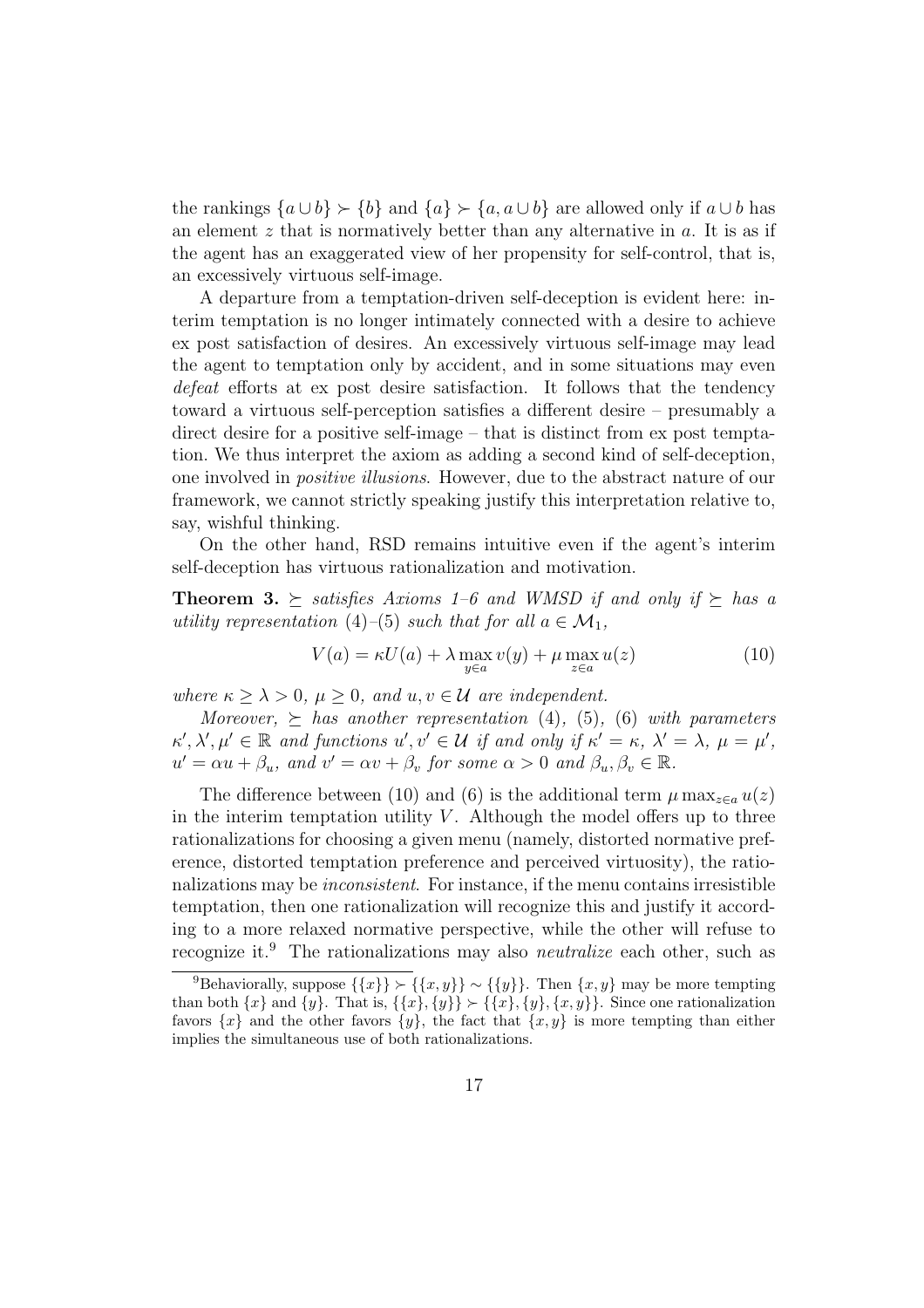when a is more virtuous than b and b contains greater temptation. These are reflections of the fact noted above that the model is not one of temptationdriven self-deception. Such self-deception would presumably involve a search for the strongest possible case for making a 'bad' decision, and such a case would be as devoid of inconsistencies as possible. Nevertheless, as a model of an agent who engages in rationalizations more broadly, it permits some substantive discussion of welfare, to which we now turn.

The implication (9) of the pure self-deception model does not hold in general. Formally, write  $a \succeq_0 b$  if there exists  $z \in a$  such that  $\{\{z\}\}\succeq \{\{x\}\}\$ for all  $x \in b$ . Then the preference  $\succeq$  represented by (10) satisfies<sup>10</sup>

$$
\{a\} \succ \{a \cup b\} \text{ and } a \succeq_0 b \quad \Rightarrow \quad \{a, b\} \succeq \{a, a \cup b\}.
$$

This condition implies that if b is a 'vice' menu and a is a 'virtuous' menu, then the agent is generally better off if virtue and vice are kept separate (as in  $\{a, b\}$ ) rather than combined (as in  $\{a, a \cup b\}$ ). The intuition is that the union  $a \cup b$  lends itself to *more* excuses for the agent to lead herself into temptation. Indeed, in this case, given whatever rationalizations the agent may adopt to justify choosing b from  $\{a, b\}$ , virtuous self-perception is an additional rationalization that can be invoked to justify choosing a ∪ b from  ${a, a \cup b}$ . The behavioral implication suggests, for instance, that a procrastinor is better-off if a completely flexible option is not a feasible choice: if  $a$  is the option of completing the task sooner and  $b$  is the option of completing it later, then having the opportunity to make this decision later (as in  $\{a, a \cup b\}$ ) makes her worse-off relative to a situation where she has to decide today whether to complete the task sooner or later (as in  $\{a, b\}$ ). For another example, view a menu as a physical location selling particular alternatives and a menu of menus as a town. Then agents in a town are better-off if virtue and vice are sold at distinct locations (as in  $\{a, b\}$ ) relative to when vice is always bundled with virtue (as in  $\{a, a \cup b\}$ ). Zoning laws for casinos may be welfare improving in this sense.

(i)  $\{a\} \sim \{a, a \cup b\}$ . Then  $V(a) \ge V(a \cup b) \ge V(b)$  and hence,  $\{a\} \sim \{a, b\}$ .

(ii)  ${a} \succ {a, a \cup b}$ . By WMSD,  ${a \cup b} \sim {b}$ , that is,  $U(a \cup b) = U(b)$ . Therefore,  $V(a \cup b) \ge V(b)$  implies  $\{a, b\} \succeq \{a, a \cup b\}.$ 

<sup>&</sup>lt;sup>10</sup>To show this claim, take any  $a, b \in M_1$  such that  $\{a\} \succ \{a \cup b\}$  and  $\max_{z \in a} u(z) \ge$ max<sub>z∈b</sub> u(z). Then  $V(a \cup b) \ge V(b)$  because  $U(a \cup b) \ge U(b)$  and max<sub>y∈a∪b</sub> v(y) = max<sub> $y \in b$ </sub> v(y). Consider two cases.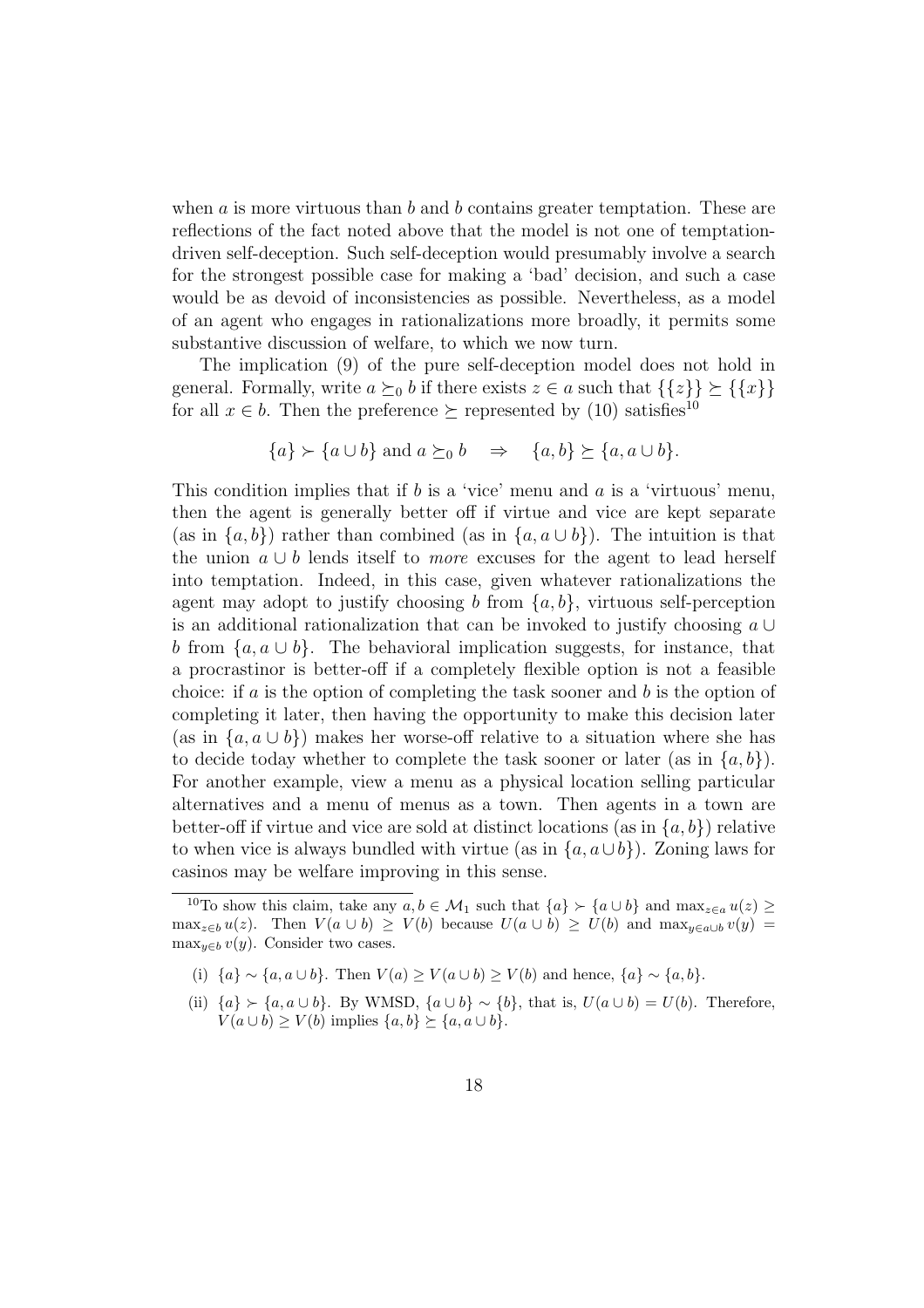A common view is that optimal welfare policy for agents with self-control problems constitutes the provision of commitment opportunities. In the above setting, this would correspond to providing the agent with  $\{a, a \cup b\},\$ in which she may keep all her options by selecting  $a \cup b$  or avoid temptation by choosing the commitment option  $a$ . The above discussion suggests that when agents are subject to self-deception, then the simple provision of commitment opportunities may not always be optimal.

# 5 Comparative Self-Deception

To interpret the parameters  $\kappa$ ,  $\lambda$ , and  $\mu$  in terms of choice behavior, consider a pair of preferences  $\succeq$  and  $\succeq^*$  over  $\mathcal{M}_0$ . Call this pair *regular* if both  $\succeq$  and  $\succeq^*$  satisfy Axioms 1–5 and BSD, and the two rankings agree on the domain of singleton menus so that

$$
\{a\} \succeq \{b\} \quad \Leftrightarrow \quad \{a\} \succeq^* \{b\}
$$

for all  $a, b \in \mathcal{M}_1$ .

By Theorem 3, any regular pair of preferences  $\succeq$  and  $\succeq^*$  can be represented by (4)-(6) with components  $(u, v, \kappa, \lambda, \mu)$  and  $(u^*, v^*, \kappa^*, \lambda^*, \mu^*)$  respectively. Moreover, the functions  $U$  and  $U^*$  represent the same preference on  $\mathcal{M}_1$  and hence, by GP's Theorem, one can take  $u = u^*$  and  $v = v^*$ .

Say that  $\succeq^*$  is *more self-deceptive* than  $\succeq$  if for all menus  $a, b \in \mathcal{M}_1$ ,

$$
\{a\} \succ \{a, b\} \quad \Rightarrow \quad \{a\} \succ^* \{a, b\}, \tag{11}
$$

This definition requires that any self-deception that is tempting for  $\succeq$  should be tempting for  $\succ^*$  as well.

**Theorem 4.** Let  $\succeq$  and  $\succeq^*$  be a regular pair of preferences. Then  $\succeq^*$  is more self-deceptive than  $\succeq$  if and only if the two preferences have representations  $(4)-(6)$  such that  $\frac{\lambda^*}{\kappa^*} \geq \frac{\lambda}{\kappa}$  $\frac{\lambda}{\kappa}$  and  $\frac{\mu^*}{\lambda^*} = \frac{\mu}{\lambda}$  $\frac{\mu}{\lambda}$ .

This result suggests that the ratios  $\frac{\lambda}{\kappa}$  and  $\frac{\mu}{\kappa}$  are both positively related to the intensity of self-deception in our model. (Note that  $\frac{\lambda^*}{\kappa^*} \geq \frac{\lambda}{\kappa}$  $\frac{\lambda}{\kappa}$  and  $\frac{\mu^*}{\lambda^*} = \frac{\mu}{\lambda}$ imply  $\frac{\mu^*}{\kappa^*} \geq \frac{\mu}{\kappa}$ .) If  $\kappa > \lambda$ , then the weight  $\frac{\lambda}{\kappa - \lambda}$  that is put on the function v  $\frac{\mu}{\kappa}$ .) If κ > λ, then the weight  $\frac{\lambda}{\kappa-\lambda}$  that is put on the function *v* in (7) is a positive monotonic transformation of  $\frac{\lambda}{\kappa}$  and hence, can serve as an index of self-deception as well.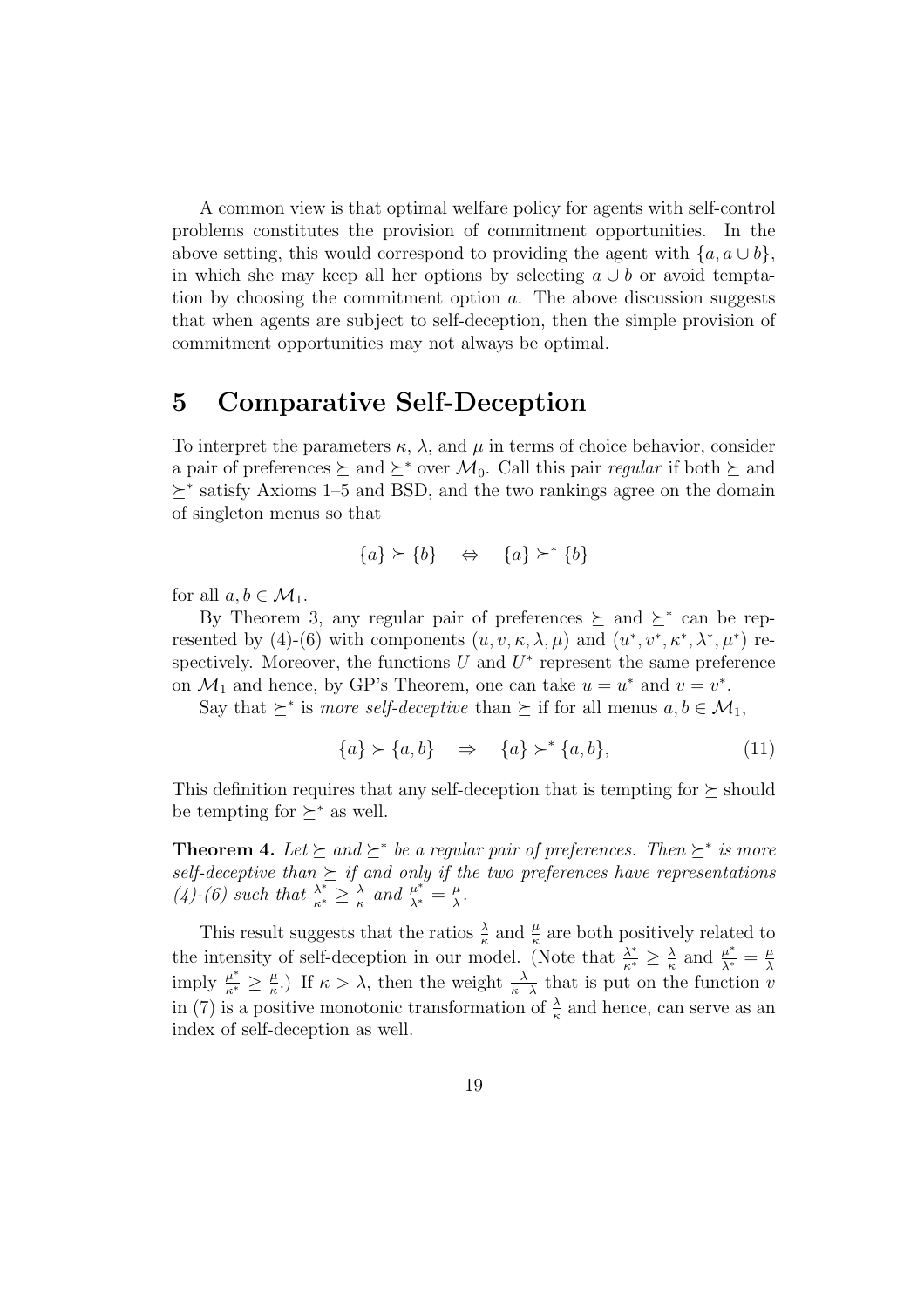Moreover, the equality  $\frac{\mu^*}{\lambda^*} = \frac{\mu}{\lambda}$  $\frac{\mu}{\lambda}$  is necessary for an unambiguous comparison of self-deception revealed by the two rankings  $\succeq$  and  $\succeq^*$ . This equality requires roughly that the proportion of the virtuous and motivated components of self-deception should be the same for  $\succeq$  and  $\succeq^*$ . In particular, this must be true when both  $\succeq$  and  $\succeq^*$  satisfy MSD and hence,  $\mu = \mu^* = 0$ .

## 6 Concluding Remarks

This paper explores the behavioral foundations for self-deception. On an intuitive level, one would expect that the overly virtuous self-image inherent in the rationalization "I have the will-power to stop myself.." could be used as a strategic tool for desires to induce the agent to make decisions that will lead her into temptation. Yet, key behavioral properties of self-deception (the MSD and RSD axioms) that are consistent with such rationalizations on an intuitive level in fact formally rule them out when imposed on a GP-style model. A direction for future research is to provide a model of temptationdriven self-deception that can accommodate the strategic use of virtuous self-perceptions.

# A APPENDIX: PROOFS

In the proofs, we use the following notation and terminology. For any function  $u \in \mathcal{U}$  and any menu  $a \in \mathcal{M}_1$ , write

$$
u(a) = \max_{x \in a} u(x),
$$

and let

$$
\mathcal{T}(u) = \{\alpha u + \beta : \alpha \ge 0, \beta \in \mathbb{R}\}\
$$

be the set of all non-negative transformations of the function  $u$ .

For any  $S \in \mathbb{N}$ , let S denote also the set  $\{1, \ldots, S\}$ . Kopylov [15, Lemma A.1] shows that for any  $u_1, \ldots, u_s \in \mathcal{U}$ , there are elements  $x_1, \ldots, x_s \in X$ such that for all  $i, j \in S$ , and

$$
u_i \notin \mathcal{T}(u_j) \quad \Leftrightarrow \quad u_i(x_i) > u_i(x_j). \tag{12}
$$

This equivalence implies that  $u_i(x_i) \geq u_i(x_j)$  for all  $i, j \in S$ .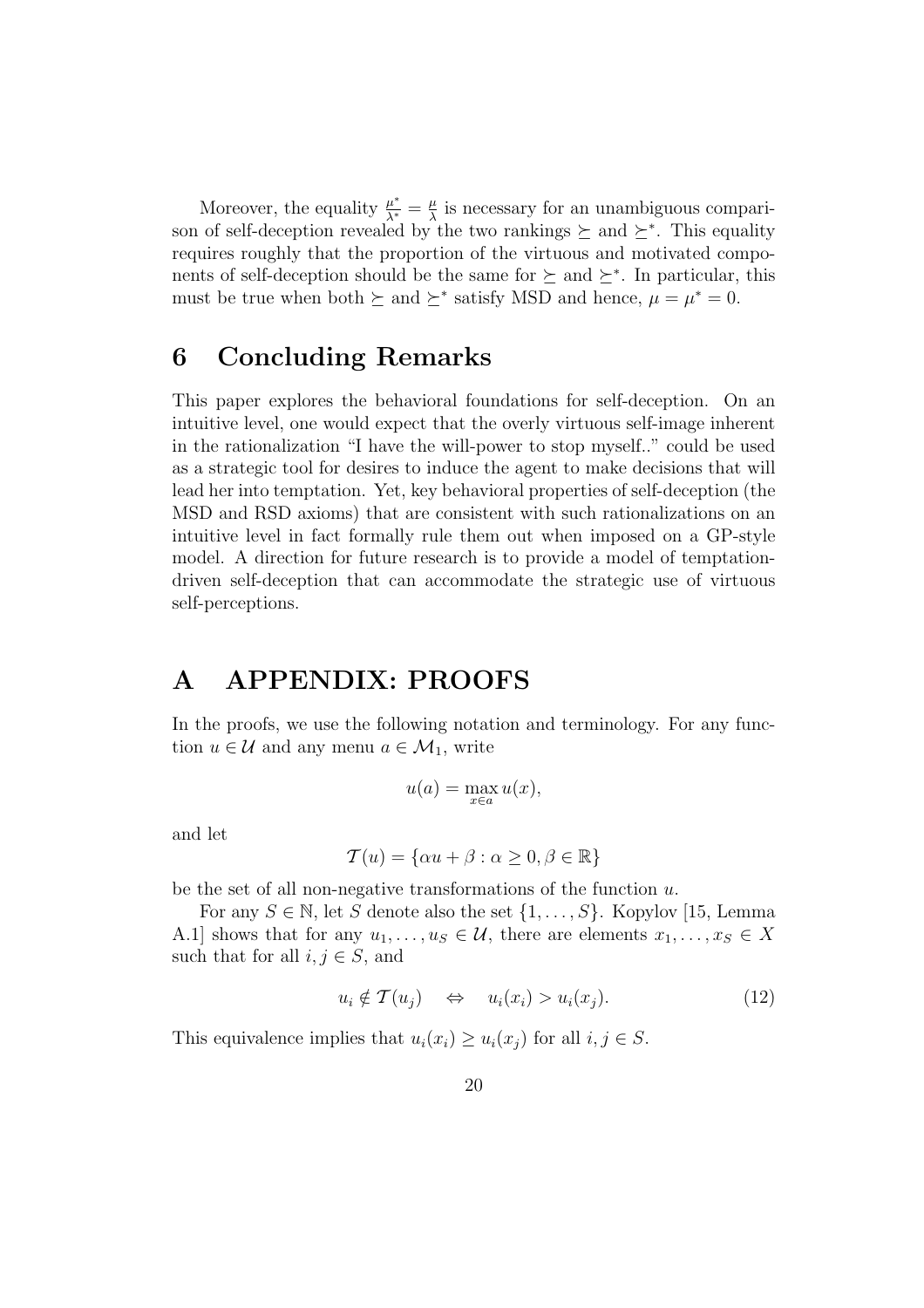Turn to Theorem 1. The necessity of Axioms 1–4 for representation (1) is straightforward. Conversely, suppose that  $\succeq$  satisfies Axioms 1–4. Kopylov [16, Theorem 1] shows that  $\succeq$  has a utility representation

$$
U_0(A) = \max_{a \in A, x \in a} \left[ u(x) - \max_{y \in a} (v(y) - v(x)) - \max_{b \in A} (V(b) - V(a)) \right]
$$

for some  $u, v \in \mathcal{U}$  and  $V \in \mathcal{U}_1$ . Moreover, if  $\succeq$  satisfies Regularity, then the triple  $(u, v, V)$  in this representation is unique up to a positive linear transformation. The utility function  $U_0$  has the required form (4)-(5), where

$$
U(a) = \max_{x \in a} [u(x) - \max_{y \in a} (v(y) - v(x))]
$$

for all menus  $a \in \mathcal{M}_1$ . Let  $w = u + v$  and  $W = U + V$ . Then

$$
U_0(A) = \max_{a \in A} W(a) - \max_{b \in A} V(b)
$$
 (13)

$$
U(a) = w(a) - v(a) \tag{14}
$$

for all  $A \in \mathcal{M}_0$  and  $a \in \mathcal{M}_1$ .

Turn to Theorems 2 and 3. Suppose that  $\succeq$  satisfies Axioms 1–6 and WMSD. By Theorem 1,  $\succeq$  is represented by (13). By Regularity, there are  $x^*, y^* \in X$  such that

$$
\{\{x^*\}\} \succ \{\{x^*,y^*\}\} \succ \{\{y^*\}\}.
$$

Then  $w(x^*) > w(y^*)$  and  $v(y^*) > v(x^*)$ , and hence, w and v are not redundant. Without loss in generality, assume that

$$
u(x^*) = v(x^*) = w(x^*) = V(\lbrace x^* \rbrace) = 0.
$$
 (15)

The following two lemmas obtain the required form for V.

**Lemma 5.** There are  $\kappa, \rho, \mu \in \mathbb{R}$  such that for all  $a \in \mathcal{M}_1$ ,

$$
V(a) = \kappa w(a) + \rho v(a) + \mu u(a). \tag{16}
$$

*Proof.* We claim first that for all  $a, b \in \mathcal{M}_1$ ,

$$
w(a) = w(b), v(a) = v(b), u(a) = u(b) \Rightarrow V(a) = V(b).
$$
 (17)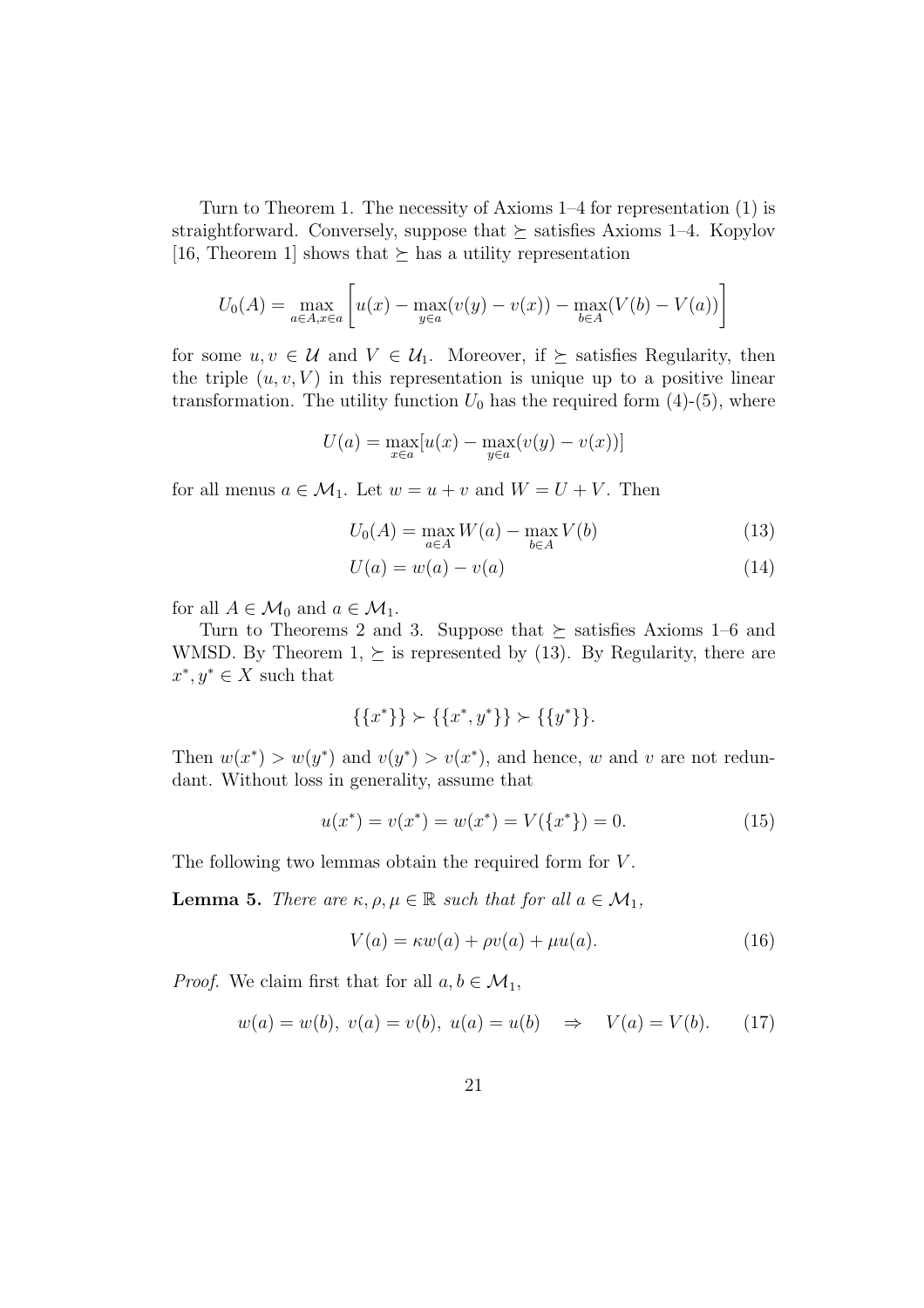Show this claim by contradiction. Consider any  $a, b \in \mathcal{M}_1$  such that  $w(a) =$  $w(b), v(a) = v(b), u(a) = u(b),$  but  $V(b) > V(a)$ . By (14),  $U(a) = U(b)$  and hence,  $W(b) > W(a)$ . As W is continuous, then there is  $\varepsilon > 0$  such that

$$
W(\varepsilon\{y^*\} + (1 - \varepsilon)b) > W(\varepsilon\{x^*\} + (1 - \varepsilon)a).
$$

Let  $a^* = \varepsilon \{x^*\} + (1 - \varepsilon)a$  and  $b^* = \varepsilon \{y^*\} + (1 - \varepsilon)b$ . As  $w(x^*) > w(y^*)$ ,  $v(y^*) > v(x^*)$ , and  $u(x^*) > u(y^*)$ , then by linearity,  $w(a^*) = w(a^* \cup b^*) >$  $w(b^*), v(b^*) = v(a^* \cup b^*) > v(a^*), \text{ and } u(a^*) = u(a^* \cup b^*) > u(b^*).$  By (14),

$$
U(a^*) > U(a^* \cup b^*) > U(b^*).
$$

As  $W(b^*) > W(a^*)$ , then there are two possible cases.

•  $W(b^*) > W(a^* \cup b^*)$ . Then  $V(b^*) > V(a^* \cup b^*)$ . By (13),

$$
U({b^*}, a^* \cup b^*) = W(b^*) - V(b^*) = U(b^*) < U(a^* \cup b^*),
$$

which contradicts RSD.

•  $W(a^* \cup b^*) > W(a^*)$ . Then  $V(a^* \cup b^*) > V(a^*)$ . By (13),  $\{a^*\} \succ$  ${a^*, a^* \cup b^*}$ , which contradicts WMSD because  $u(a^*) > u(b^*)$ .

This contradiction shows (17).

Take any four menus  $a_1, a_2, a_3, a_4 \in \mathcal{M}_1$ . Let  $a = \bigcup_{i=1}^4 a_i$ . There is i such that  $w(a) \ge w(a_i)$ ,  $v(a) \ge v(a_i)$ , and  $u(a) \ge u(a_i)$ . Let  $b = \bigcup_{j \neq i} a_j$ . Then  $w(a) = w(b)$ ,  $v(a) = v(b)$ , and  $u(a) = u(b)$ . By (17),  $V(a) = V(b)$ . Kopylov [14, Theorem 2.1] implies that the ranking that V represents on  $\mathcal{M}_1$ is represented also by

$$
V'(a) = \sum_{i=1}^{S} \gamma_i u_i(a) \tag{18}
$$

such that  $S \leq 3, \gamma_1, \ldots, \gamma_S \in \{-1,1\}$ , and  $u_i \notin \mathcal{T}(u_j)$  for all  $i, j \in S$  such that  $i \neq j$ . As both V' and V are linear, then without loss in generality,  $V'=V.$ 

We claim that for all  $i \in \{1, \ldots, S\}$ ,

$$
u_i \in \mathcal{T}(w) \cup \mathcal{T}(v) \cup \mathcal{T}(u). \tag{19}
$$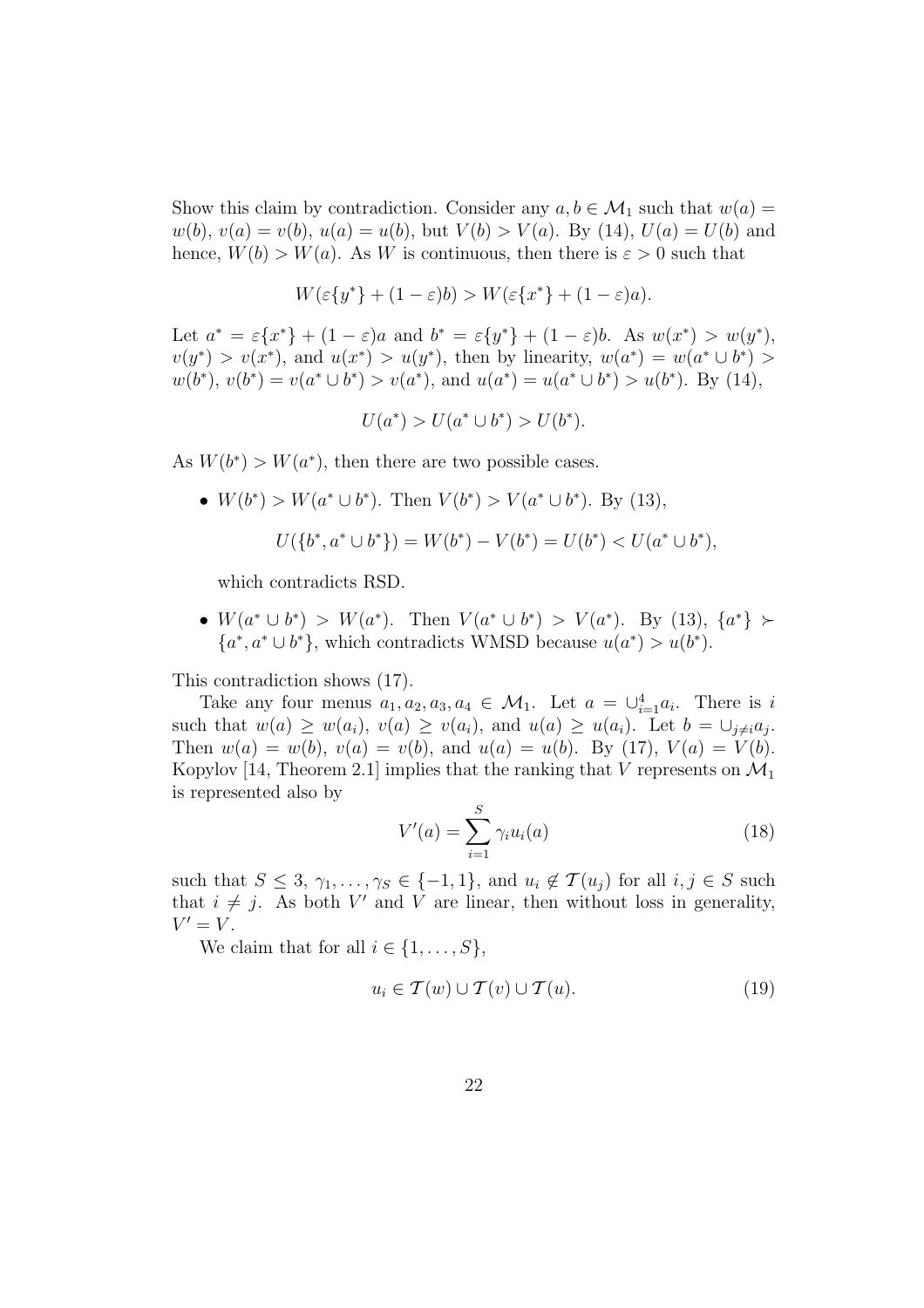Wlog let  $i = 1$ , and suppose that  $u_1 \notin \mathcal{T}(w) \cup \mathcal{T}(v) \cup \mathcal{T}(u)$ . Take  $x_1, \ldots, x_{S+3}$ that satisfy (12), that is,

$$
u_1(x_1) > u_1(x_j) \quad \text{for all } j \neq 1
$$
  
\n
$$
u_i(x_i) \ge u_i(x_j) \quad \text{for all } i > 1 \text{ and } j \neq i
$$
  
\n
$$
w(x_{S+1}) \ge w(x_j) \quad \text{for all } j \neq S+1
$$
  
\n
$$
v(x_{S+2}) \ge v(x_j) \quad \text{for all } j \neq S+2
$$
  
\n
$$
u(x_{S+3}) \ge u(x_j) \quad \text{for all } j \neq S+3.
$$

Let  $a = \{x_1, \ldots, x_{S+3}\}\$ and  $b = \{x_2, \ldots, x_{S+3}\}\$ . Then  $u_1(a) = u_1(x_1)$  $u_1(b)$ , but  $w(a) = w(b)$ ,  $v(a) = v(b)$ ,  $u(a) = u(b)$ , and  $u_i(a) = u_i(b)$  for all  $j \neq 1$ . Thus,

$$
V(b) - V(a) = V'(b) - V'(a) = \gamma_i(u_i(x_i) - u_i(a)) \neq 0,
$$

which contradicts (17).

The claims (18) and (19) and the normalization (15) imply (16).  $\Box$ 

The previous lemma implies that

$$
W(a) = U(a) + V(a) = (\kappa + 1)w(a) + (\rho - 1)v(a) + \mu u(a)
$$
  
= (\kappa + 1)U(a) + (\kappa + \rho)v(a) + \mu u(a) (20)

for all menus  $a \in \mathcal{M}_1$ .

**Lemma 6.** The functions u, v are independent. The parameters  $\kappa$ ,  $\rho$ ,  $\mu$  are unique and satisfy  $\rho \leq 0$ ,  $\kappa + \rho > 0$ ,  $\mu \geq 0$ . If  $\succeq$  satisfies MSD, then  $\mu = 0$ .

*Proof.* Let  $a = \{x^*\}$  and  $b = \{y^*\}$ . By (14),  $\{a\} \succ \{a \cup b\} \succ \{b\}$ . By WMSD,  $V(a) \ge V(a \cup b)$ . By (16),

$$
V(a \cup b) - V(a) = \kappa(w(x^*) - w(x^*)) + \rho(v(y^*) - v(x^*)) + \mu(u(x^*) - u(x^*)) \le 0.
$$

Thus,  $\rho \leq 0$ . To prove the other claims of the lemma, consider two cases.

Case 1. w, v, u are redundant. Then u must be a positive linear transformation of w or v. If  $u = \alpha v$  for some  $\alpha > 0$ , then  $w = u + v$  and v are redundant. Thus,  $u = \alpha w$  for some  $\alpha > 0$ . Then  $v = (\alpha - 1)w$ . As w and v are not redundant, then  $\alpha \in (0,1)$ . For all  $a \in \mathcal{M}_1$ ,

$$
V(a) = \kappa w(a) + \rho v(a) + \mu u(a) = (\kappa' + \rho)U(a) + \rho v(a),
$$
  
 
$$
W(a) = (\kappa' + 1)U(a) + (\kappa' + \rho)v(a),
$$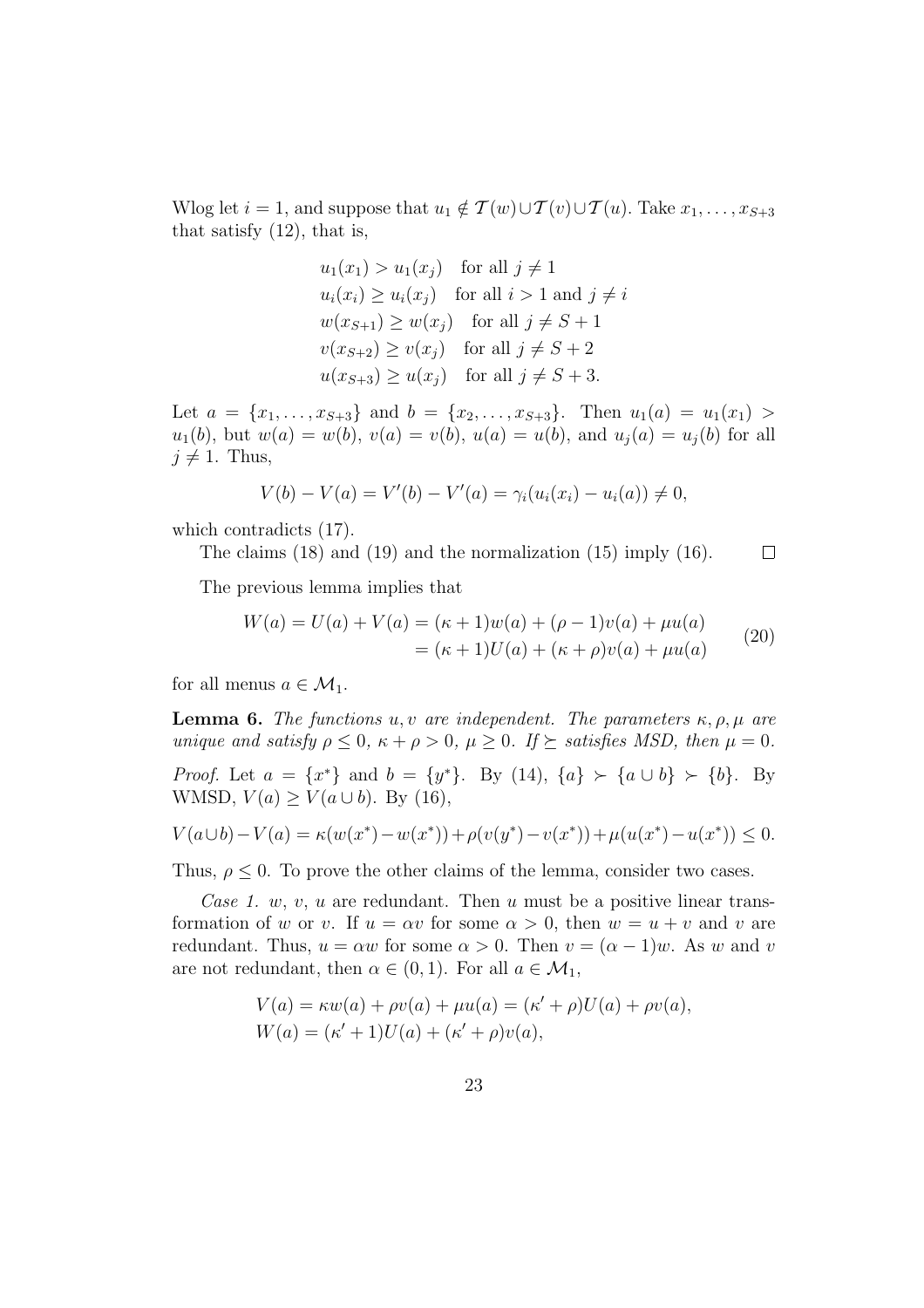where  $\kappa' = \kappa + \mu \alpha$ . Suppose that  $\kappa' + \rho < 0$ . Take  $\alpha, \beta \in (0, \frac{1}{2})$  $(\frac{1}{2})$  such that

$$
1 < \frac{\alpha}{\beta} \frac{w(x^*) - w(y^*)}{v(y^*) - v(x^*)} < 1 + \left| \frac{\kappa' + \rho}{\kappa' + 1} \right| \tag{21}
$$

Let  $a = \{x^*, y^*\}$  and  $b = \{\alpha y^* + (1 - \alpha)x^*, \beta x^* + (1 - \beta)y^*\}$ . Then

$$
w(a \cup b) - w(b) = w(x^*) - w(\alpha y^* + (1 - \alpha)x^*) = \alpha(w(x^*) - w(y^*)) > 0
$$
  

$$
v(a \cup b) - v(b) = v(y^*) - v(\beta x^* + (1 - \beta)y^*) = \beta(v(y^*) - v(x^*)) > 0.
$$

By  $(21)$  and  $(20)$ ,

$$
U(a \cup b) - U(b) = \alpha(w(x^*) - w(y^*)) - \beta(v(y^*) - v(x^*)) > 0
$$
\n
$$
|(\kappa' + 1)(U(a \cup b) - U(b))| < |\kappa' + \rho| \beta(v(y^*) - v(x^*))
$$
\n
$$
W(a \cup b) - W(b) = (\kappa' + 1)(U(a \cup b) - U(b)) + (\kappa' + \rho) \beta(v(y^*) - v(x^*)) < 0.
$$

Therefore,  ${a \cup b} \succ {b}$ , but  ${b, a \cup b} \sim {b}$ , which contradicts RSD. Thus,  $\kappa' + \rho \geq 0$ . Thus, for all  $x \in X$ ,

$$
V({x}) = (\kappa' + \rho)U({x}) + \rho \frac{\alpha - 1}{\alpha}u(x) = \gamma U({x}),
$$

where  $\gamma = (\kappa' + \rho) + \rho \frac{\alpha - 1}{\alpha}$  $\frac{-1}{\alpha}$  is positive. By (13) and (14), for all  $x, y \in X$ ,

$$
\{\{x\}\}\succeq \{\{y\}\}\quad \Rightarrow \quad \{\{x\}\}\sim \{\{x\},\{y\}\}\succeq \{\{y\}\},
$$

which violates Regularity.

Case 2.  $w, v, u$  are not redundant. Then  $u$  and  $v$  are independent, and there are  $x, y, z \in X$  such that

$$
w(x) > w(y) \lor w(z)
$$
  

$$
v(y) > v(x) \lor v(z)
$$
  

$$
u(z) > u(x) \lor u(y).
$$

Suppose that  $\mu < 0$ . Take  $\alpha \in (0, 1)$  such that

$$
\alpha(\kappa + 1)(w(x) - w(y)) + \mu(u(z) - u(x)) < 0.
$$

Let  $a = \{x, y, z\}$  and  $b = \{y, \alpha y + (1 - \alpha)x\}$ . Then

$$
w(a \cup b) - w(b) = w(x) - w(\alpha y + (1 - \alpha)x) = \alpha(w(x) - w(y)) > 0
$$
  

$$
v(a \cup b) - v(b) = v(y) - v(y) = 0
$$
  

$$
u(a \cup b) - u(b) = u(z) - u(\alpha y + (1 - \alpha)x) \ge u(z) - u(x) > 0.
$$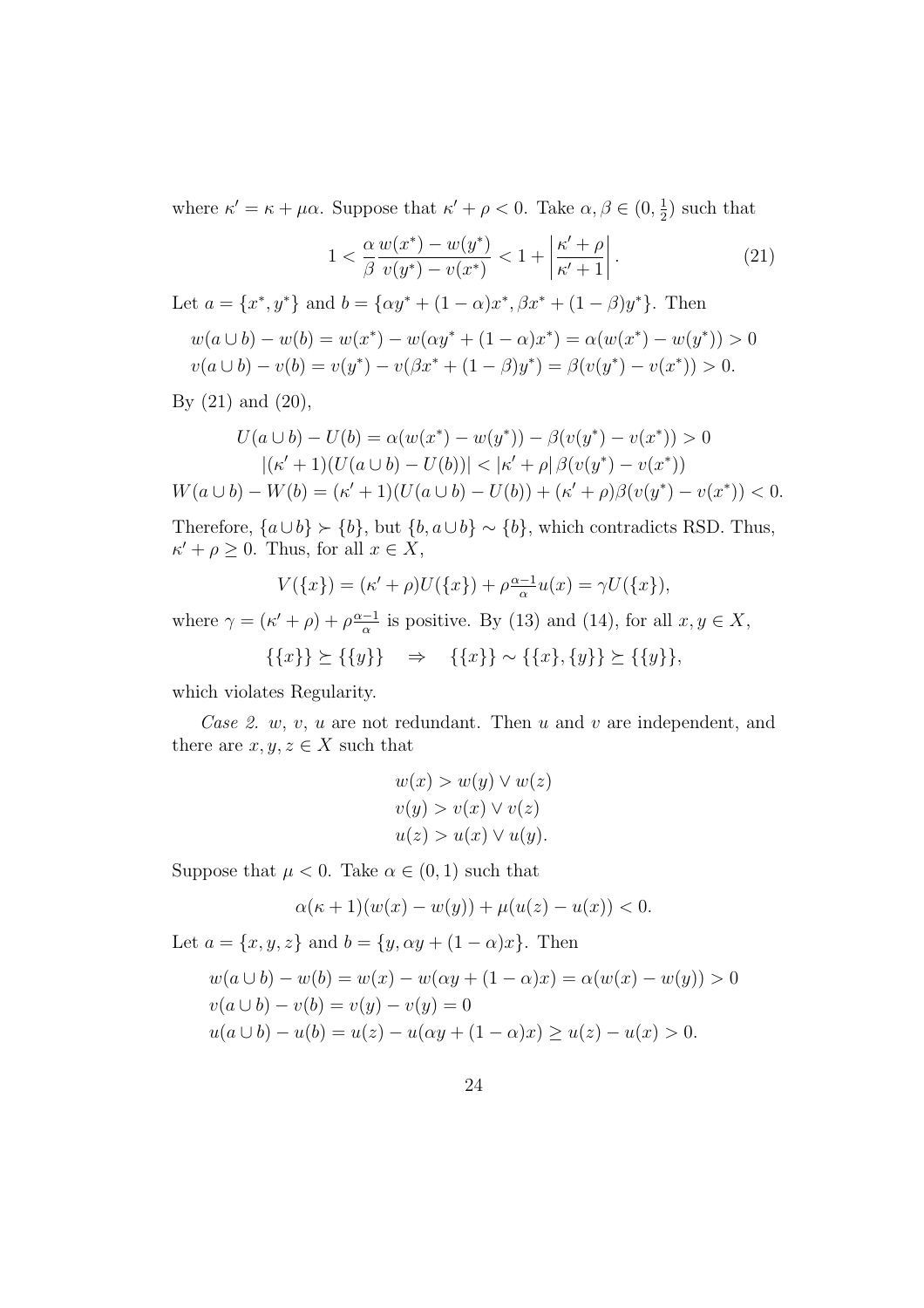By (14),  $U(a \cup b) - U(b) = w(a \cup b) - w(b) > 0$ . By (20),

$$
W(a \cup b) - W(b) = (\kappa + 1)(w(a \cup b) - w(b)) + \mu(u(a \cup b) - u(b)) \le
$$
  
 
$$
\alpha(\kappa + 1)(w(x) - w(y)) + \mu(u(z) - u(x)) < 0.
$$

Therefore,  ${a \cup b} \succ {b}$  and  ${b, a \cup b} \sim {b}$ . These rankings violate RSD. Thus,  $\mu \geq 0$ .

Suppose that  $\kappa + \rho < 0$ . Take  $\alpha, \beta \in (0, \frac{1}{2})$  $(\frac{1}{2})$  such that

$$
1 < \frac{\alpha}{\beta} \frac{w(x) - w(y)}{v(y) - v(x)} < 1 + \left| \frac{\kappa + \rho}{\kappa + 1} \right| \tag{22}
$$

Let  $a = \{x, y, z\}$  and  $b = \{\alpha y + (1 - \alpha)x, \beta x + (1 - \beta)y, z\}$ . Then

$$
w(a \cup b) - w(b) = w(x) - w(\alpha y + (1 - \alpha)x) = \alpha(w(x) - w(y)) > 0
$$
  

$$
v(a \cup b) - v(b) = v(y) - v(\beta x + (1 - \beta)y) = \beta(v(y) - v(x)) > 0
$$
  

$$
u(a \cup b) - u(b) = u(z) - u(z) = 0.
$$

By (22) and (20),

$$
U(a \cup b) - U(b) = \alpha(w(x) - w(y)) - \beta(v(y) - v(x)) > 0
$$
  
 
$$
|(\kappa + 1)(U(a \cup b) - U(b))| < |\kappa + \rho| \beta(v(y) - v(x))
$$
  
 
$$
W(a \cup b) - W(b) = (\kappa + 1)(U(a \cup b) - U(b)) + (\kappa + \rho) \beta(v(y) - v(x)) < 0.
$$

Therefore,  ${a \cup b} \succ {b}$ , but  ${b, a \cup b} \sim {b}$ , which contradicts RSD. Thus,  $\kappa + \rho \geq 0.$ 

Suppose that  $\kappa + \rho = 0$ . Then for all  $x' \in X$ ,

$$
V({x'})) = \kappa U({x'}) + \mu u(x') = (\kappa + \mu)U({x'}),
$$

where  $\kappa + \mu = -\rho + \mu \geq 0$ . This equality contradicts Regularity (see the proof of Case 1.) Thus,  $\kappa + \rho > 0$ .

Suppose that  $\succeq$  satisfies MSD. Let  $a = \{x, y\}$  and  $b = \{y, z\}$ . Then  ${a \cup b} \succ {b}$ . By MSD,

$$
V(a) - V(a \cup b) = \mu(u(x) - u(z)) \ge 0.
$$

Thus,  $\mu = 0$ .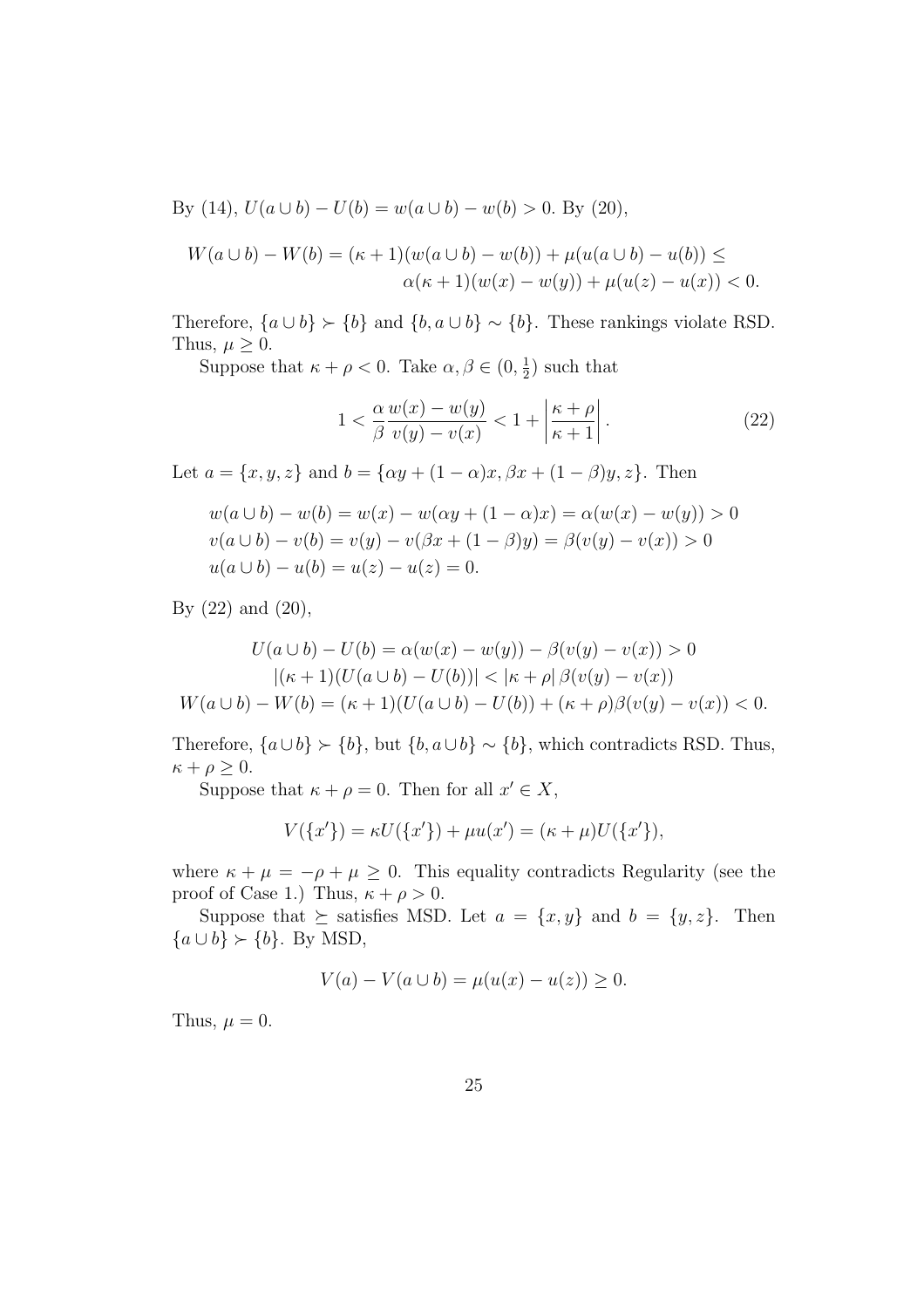Finally, note that

$$
\kappa = \frac{V(\{x, y, z\} - V(\{\alpha z + (1 - \alpha)x, y, z\})}{\alpha(w(x) - w(z))}
$$

$$
\rho = \frac{V(\{x, y, z\} - V(\{x, \alpha x + (1 - \alpha)y, z\})}{\alpha(v(y) - v(x))}
$$

$$
\mu = \frac{V(\{x, y, z\} - V(\{x, y, \alpha x + (1 - \alpha)z\})}{\alpha(u(z) - u(x))}
$$

for all sufficiently small  $\alpha$ . These equations show that all of these parameters are unique.  $\Box$ 

Lemmas  $5$  and  $6$  imply that  $V$  has the required form

$$
V(a) = \kappa U(a) + \lambda v(a) + \mu u(a) = \kappa w(a) + (\lambda - \kappa)v(a) + \mu u(a), \qquad (23)
$$

where  $\kappa > \lambda = \kappa + \rho > 0$ ,  $\mu > 0$ , and  $u, v \in \mathcal{U}$  are independent.

Conversely, suppose that  $\succeq$  has representation (13), (14), and (23). Take any  $a, b \in \mathcal{M}_1$  such that  $\{a \cup b\} \succ \{b\}$ . By (23),

$$
V(a \cup b) - V(b) = \kappa (U(a \cup b) - U(b)) + \lambda (v(a \cup b) - v(b)) +
$$
  

$$
\mu (u(a \cup b) - u(b)) \ge 0
$$

because  $U(a \cup b) > U(b)$ ,  $v(a \cup b) \ge v(b)$ , and  $u(a \cup b) \ge u(b)$ . By (13),

$$
\{a \cup b\} \sim \{b, a \cup b\} \succ \{b\},\
$$

and  $\succeq$  satisfies RSD. (If  $\{b\} \succeq \{a \cup b\}$ , then  $\{b, a \cup b\} \succeq \{a \cup b\}$  follows from Set-Betweenness.)

Moreover,

$$
V(a) - V(a \cup b) = \kappa(w(a) - w(a \cup b)) + (\lambda - \kappa)(v(a) - v(a \cup b)) +
$$
  

$$
\mu(u(a) - u(a \cup b)) \ge \mu(u(a) - u(a \cup b))
$$

because  $w(a) = w(a \cup b)$ ,  $v(a \cup b) \ge v(a)$ , and  $\lambda - \kappa \le 0$ . Therefore, the ranking  ${a} \succ {a, a \cup b}$  implies that  $\mu > 0$  and  $u(b) > u(a)$ . Thus  $\succeq$  satisfies WMSD, and if  $\mu = 0$ , then  $\succeq$  satisfies MSD.

As  $u$  and  $v$  are independent, then  $w$  and  $v$  are not redundant. Take  $x, y \in X$  such that  $w(x) > w(y)$  and  $v(y) > v(x)$ . By (14),

$$
\{\{x\}\} \succ \{\{x,y\}\} \succ \{\{y\}\}.
$$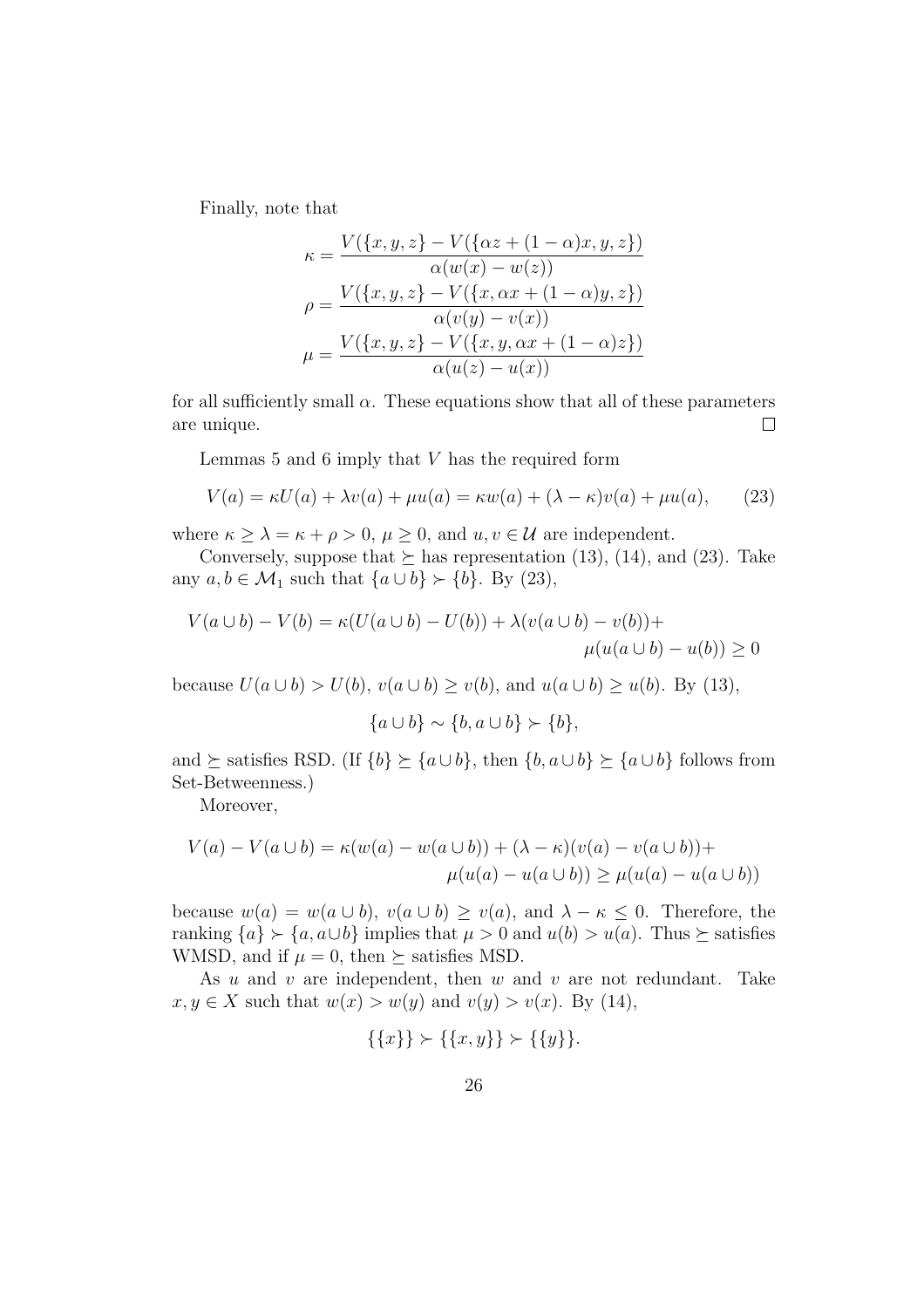Let  $v' = (\kappa + \mu)u + \lambda v$  and  $w' = u + v'$ . As u and v are independent and  $\lambda > 0$ , then the functions w' and v' are not redundant. Take  $x', y' \in X$  such that  $w'(x') > w'(y')$  and  $v'(y') > v'(x')$ . By (13),

$$
\{\{x'\}\} \succ \{\{x'\}, \{y'\}\} \succ \{\{y'\}\}.
$$

Thus,  $\succeq$  satisfies Regularity.

Turn to Theorem 4. Suppose that  $\succeq$  and  $\succeq^*$  have representations (4)-(6) with components  $(u, v, \kappa, \lambda, \mu)$  and  $(u, v, \kappa^*, \lambda^*, \mu^*)$  such that  $\kappa \geq \lambda > 0$ ,  $\kappa^* \geq \lambda^* > 0$ , and  $\mu, \mu^* \geq 0$ .

Suppose that  $\frac{\lambda^*}{\kappa^*} \geq \frac{\lambda}{\kappa}$  $\frac{\overline{\lambda}}{\kappa}$  and  $\frac{\mu^*}{\lambda^*} = \frac{\mu}{\lambda}$  $\frac{\mu}{\lambda}$ . Then  $U = U^*$  and for all  $a, b \in \mathcal{M}_1$ ,

$$
\{a\} \succ \{a, b\} \Rightarrow U(a) > U(b) \text{ and } V(b) > V(a) \Rightarrow
$$
  
\n
$$
[U(b) - U(a)] + \frac{\lambda}{\kappa} [v(b) - v(a) + \frac{\mu}{\lambda} u(b) - \frac{\mu}{\lambda} u(a)] > 0 > U(b) - U(a) \Rightarrow
$$
  
\n
$$
[U^*(b) - U^*(a)] + \frac{\lambda^*}{\kappa^*} [v(b) - v(a) + \frac{\mu^*}{\lambda^*} u(b) - \frac{\mu^*}{\lambda^*} u(a)] > 0 > U^*(b) - U^*(a) \Rightarrow
$$
  
\n
$$
U^*(a) > U^*(b) \text{ and } V^*(b) > V^*(a) \Rightarrow \{a\} \succ^* \{a, b\}.
$$

Thus,  $\succeq^*$  is more self-deceptive than  $\succeq$ .

Conversely, suppose that  $\succeq^*$  is more self-deceptive than  $\succeq$ . As u and v are independent, then the functions  $u, v$ , and  $w = u + v$  are not redundant. By (12), there are  $x, y, z \in X$  such that

$$
w(x) > w(y) \lor w(z)
$$
  
\n
$$
v(y) > v(x) \lor v(z)
$$
  
\n
$$
u(z) > u(x) \lor u(y).
$$

As  $w, v, u \in \mathcal{U}$ , then for any  $\alpha, \gamma > 0$ , there exist  $x', y', z' \in X$  such that

$$
w(x) > w(x') > w(y) \lor w(y') \lor w(z) \lor w(z')
$$
  
\n
$$
v(y) > v(y') > v(x) \lor v(x') \lor v(z) \lor v(z')
$$
  
\n
$$
u(z) > u(z') > u(x) \lor u(x') \lor u(y) \lor u(y')
$$
  
\n
$$
\frac{w(x) - w(x')}{v(y) - v(y')} = \alpha
$$
  
\n
$$
\frac{v(y) - v(y')}{u(z) - u(z')} = \gamma.
$$
\n(24)

Show the inequalities  $\frac{\lambda^*}{\kappa^*} \geq \frac{\lambda}{\kappa}$  $\frac{\lambda}{\kappa}$  and  $\frac{\mu^*}{\lambda^*} = \frac{\mu}{\lambda}$  $\frac{\mu}{\lambda}$  by contradiction. Consider three cases.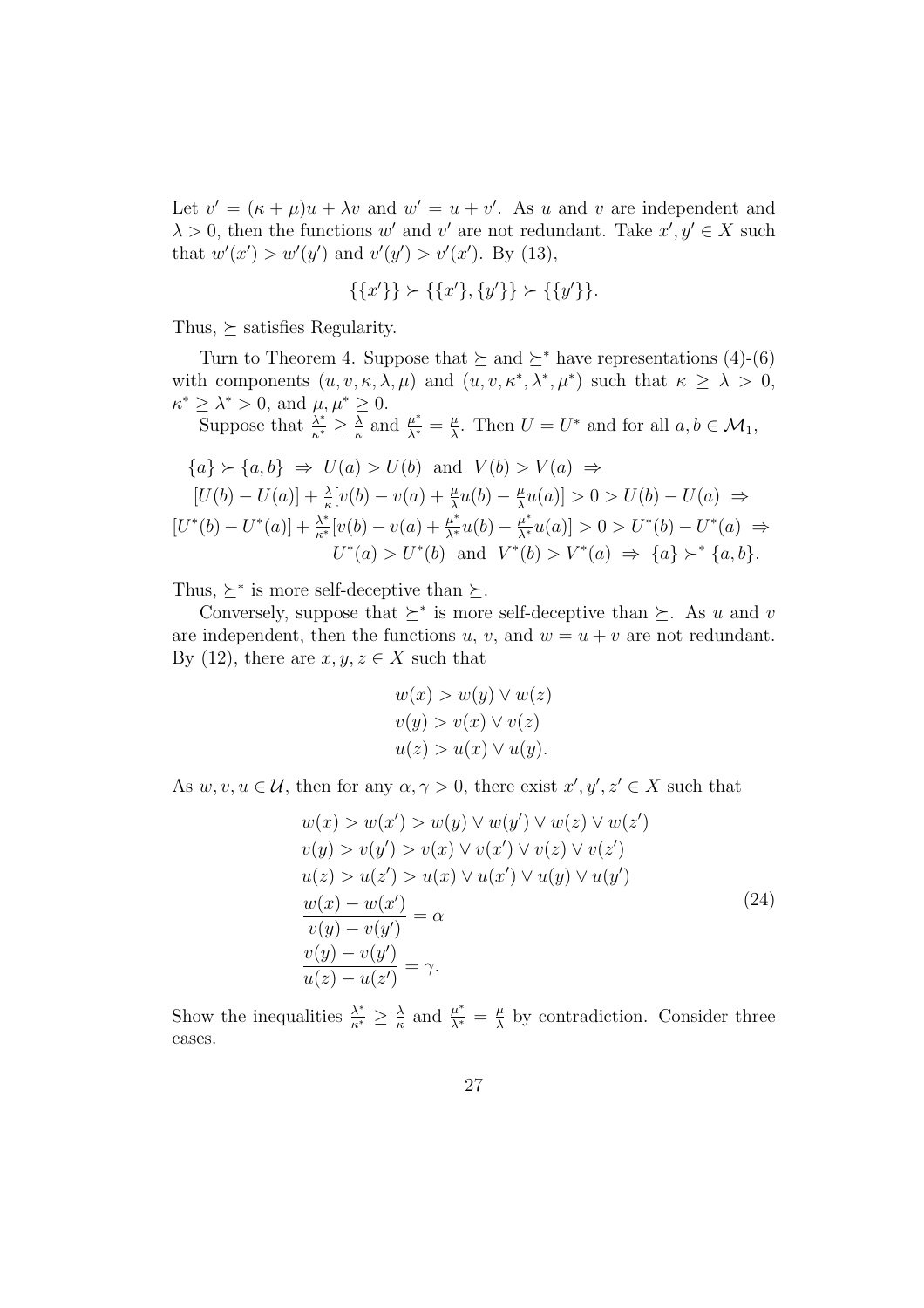Case 1.  $\frac{\mu^*}{\lambda^*} > \frac{\mu}{\lambda}$  $\frac{\mu}{\lambda}$ . Take  $\gamma$  such that  $\frac{\mu^*}{\lambda^*} > \gamma > \frac{\mu}{\lambda}$  and  $\alpha$  such that 1 >  $\alpha > 1 - \frac{\gamma \lambda - \mu}{\gamma \kappa}$  $\frac{\lambda-\mu}{\gamma\kappa}$ . Take  $x', y', z' \in X$  that satisfy (24). Let  $a = \{x', y', z\}$  and  $b = \{x, y, z'\}.$  Then

$$
U(a) - U(b) = (w(x') - v(y')) - (w(x) - v(y)) = (1 - \alpha)(v(y) - v(y')) > 0
$$
  

$$
V(b) - V(a) = \left(-\kappa(1 - \alpha) + \lambda - \frac{\mu}{\gamma}\right)(v(y) - v(y')) > 0
$$
  

$$
V^*(b) - V^*(a) = \left(-\kappa^*(1 - \alpha) + \lambda^* - \frac{\mu^*}{\gamma^*}\right)(v(y) - v(y')) < 0
$$

because

$$
-\kappa(1-\alpha)+\lambda-\tfrac{\mu}{\gamma}>0>-\kappa^*(1-\alpha)+\lambda^*-\tfrac{\mu^*}{\gamma}.
$$

Thus,  ${a} \succ {a, b}$ , but  ${a} \sim^* {a, b}$ , which contradicts the assumption that  $\succeq^*$  is more self-deceptive than  $\succeq$ .

Case 2.  $\frac{\mu^*}{\lambda^*} < \frac{\mu}{\lambda}$  $\frac{\mu}{\lambda}$ . Take  $\gamma$  such that  $\frac{\mu^*}{\lambda^*} < \gamma < \frac{\mu}{\lambda}$  and  $\alpha$  such that 1 <  $\alpha < 1 + \frac{\mu - \gamma \lambda}{\gamma \kappa}$ . Take  $x', y', z' \in X$  that satisfy (24). Let  $a = \{x, y, z'\}$  and  $b = \{x', y', z\}.$  Then

$$
U(a) - U(b) = (w(x) - v(y)) - (w(x') - v(y')) = (\alpha - 1)(v(y) - v(y')) > 0
$$
  

$$
V(b) - V(a) = \left(-\kappa(\alpha - 1) - \lambda + \frac{\mu}{\gamma}\right)(v(y) - v(y')) > 0
$$
  

$$
V^*(b) - V^*(a) = \left(-\kappa^*(\alpha - 1) - \lambda^* + \frac{\mu^*}{\gamma^*}\right)(v(y) - v(y')) < 0
$$

because

$$
-\kappa(\alpha - 1) - \lambda + \frac{\mu}{\gamma} > 0 > -\kappa^*(\alpha - 1) - \lambda^* + \frac{\mu^*}{\gamma}.
$$

Thus,  ${a} \succ {a, b}$ , but  ${a} \sim^* {a, b}$ , which contradicts the assumption that  $\succeq^*$  is more self-deceptive than  $\succeq$ .

Case 3.  $\frac{\mu^*}{\lambda^*} = \frac{\mu}{\lambda}$  $\frac{\mu}{\lambda}$  and  $\frac{\lambda^*}{\kappa^*} < \frac{\lambda}{\kappa}$  $\frac{\lambda}{\kappa}$ . Take  $\alpha$  such that  $1 - \frac{\lambda^*}{\kappa^*} > \alpha > 1 - \frac{\lambda}{\kappa}$  $\frac{\lambda}{\kappa}$ . Take  $x', y' \in X$  that satisfy (24). (z' is not required here.) Let  $a = \{x', y', z\}$  and  $b = \{x, y, z\}$ . Then

$$
U(a) - U(b) = (w(x') - v(y')) - (w(x) - v(y)) = (1 - \alpha)(v(y) - v(y')) > 0
$$
  
\n
$$
V(b) - V(a) = (-\kappa(1 - \alpha) + \lambda) (v(y) - v(y')) > 0
$$
  
\n
$$
V^*(b) - V^*(a) = (-\kappa^*(1 - \alpha) + \lambda^*)(v(y) - v(y')) < 0
$$

because

$$
-\kappa(1-\alpha)+\lambda>0>-\kappa^*(1-\alpha)+\lambda^*.
$$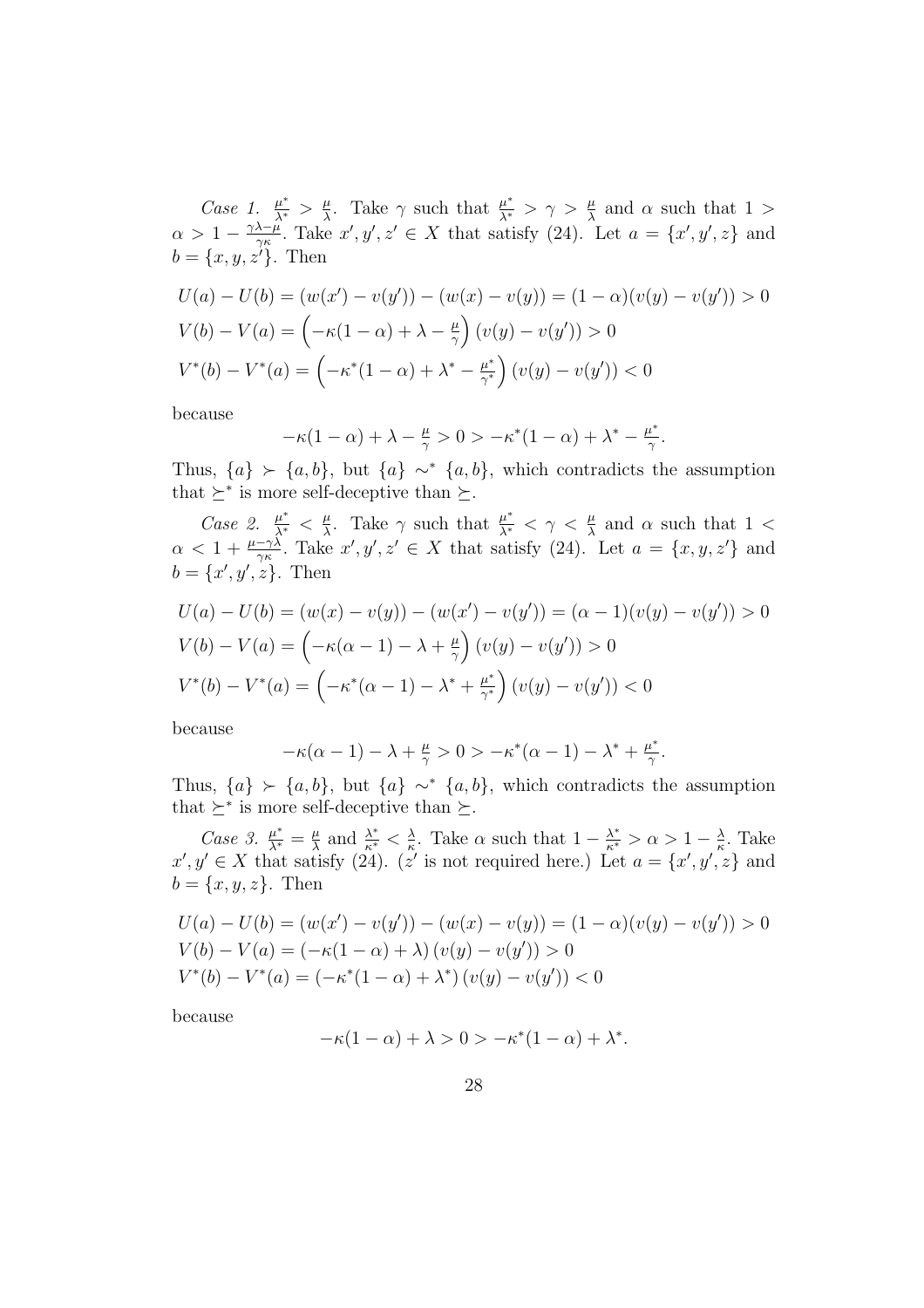Thus,  $\{a\}$  ≻  $\{a, b\}$ , but  $\{a\}$  ∼  $\{a, b\}$ , which contradicts the assumption that  $\succeq^*$  is more self-deceptive than  $\succeq$ .

Thus,  $\frac{\mu^*}{\lambda^*} = \frac{\mu}{\lambda}$  $\frac{\mu}{\lambda}$  and  $\frac{\lambda^*}{\kappa^*} \geq \frac{\lambda}{\kappa}$  $\frac{\lambda}{\kappa}$ .

# References

- [1] C. Aliprantis and K. Border. Infinite Dimensional Analysis. Springer, 1999.
- [2] A. Barnes. Seeing Through Self-Deception. Cambridge University Press, New York, 1997.
- [3] R. Baumeister, T. Heatherton, and D. Tice. Losing Control: How and Why People Fail at Self-Regulation. Academic Press, San Diego, CA, 1994.
- [4] R. Benabou and J. Tirole. Self-confidence and personal motivation. Quarterly Journal of Economics, 135:871–915, 2002.
- [5] J. Bermudez. Self-deception, intentions and contradictory beliefs. Analysis, 60(4):309–319, 2000.
- [6] M. Brunnermeier and J. Parker. Optimal expectations. American Economic Review, 95(4):1092–1118, 2005.
- [7] E. Dekel, B. L. Lipman, and A. Rustichini. Representing preferences with a unique subjective state space. *Econometrica*, 69:891-934, 2001.
- [8] E. Dekel, B. L. Lipman, and A. Rustichini. Temptation-driven preferences. Review of Economic Studies, 2009. forthcoming.
- [9] L. Epstein. An axiomatic model of non-Bayesian updating. Review of Economic Studies, 73:413–436, 2006.
- [10] L. Epstein and I. Kopylov. Cold feet. Theoretical Economics, 2:231–259, 2007.
- [11] H. Fingarette. Self-Deception. UC California Press, Berkeley, 1969, 2000.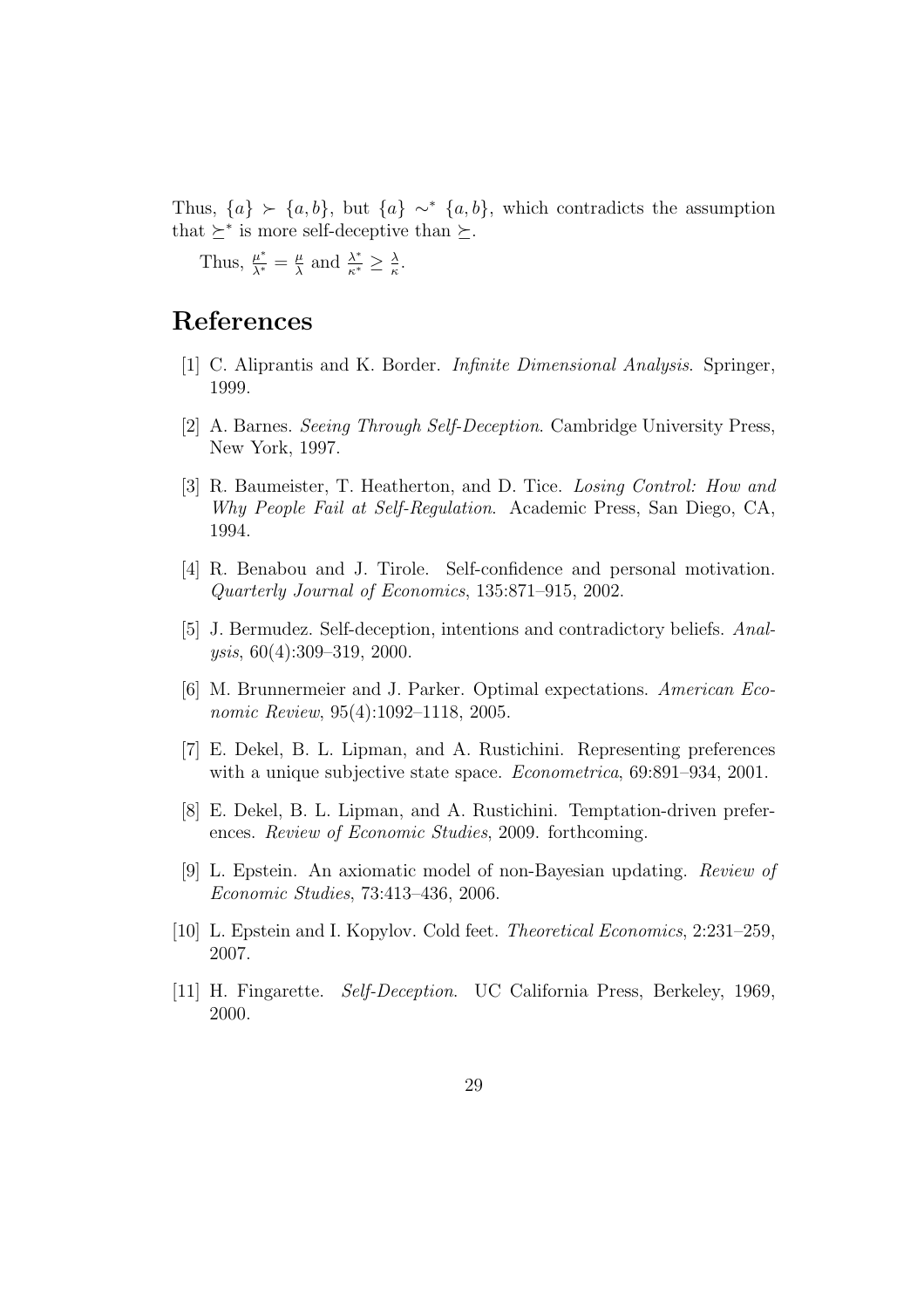- [12] F. Gul and W. Pesendorfer. Temptation and self-control. Econometrica, 69:1403–1435, 2001.
- [13] R. Gur and H. Sackeim. Self-deception: A concept in search of a phenomenon. Journal of Personality and Social Psychology, 37(2):147–169, 1979.
- [14] I. Kopylov. Finite additive utility representations for preferences over menus. Journal of Economic Theory, 144:354–374, 2009.
- [15] I. Kopylov. Perfectionism and choice. Mimeo, UC Irvine, 2009.
- [16] I. Kopylov. Temptations in general settings. Mimeo, UC Irvine, 2009.
- [17] Z. Kunda. The case for motivated reasoning. Psychological Bulletin, 108(3):480–498, 1990.
- [18] N. Levy. Self-deception and moral responsibility. Ratio (new series), 17:294–311, 2004.
- [19] A. Ludwig. Understanding the Alcoholic's Mind: The Nature of Craving and How to Control It. Oxford University Press, New York, 1988.
- [20] A. Mele. Self-Deception Unmasked. Princeton University Press, Princeton, 2001.
- [21] J. Noor. Commitment and self-control. Journal of Economic Theory, 135:1–34, 2007.
- [22] J. Noor. Temptation, welfare, and revealed preference. Mimeo, Boston University, 2009.
- [23] J. Noor and L. Ren. Guilt and choice. Mimeo, Boston University, 2009.
- [24] J.-P. Sartre. L'Être et le Néant. Gallimard, Paris, 1946. Translation: Being and Nothingness. New York. Washington Square Press. 1956.
- [25] S. Snyder. Collaborative companions: The relationship of self-deception and excuse-making. In M. Martin, editor, Self-Deception and Self-Understanding: New Essays in Philosophy and Psychology. University Press of Kansas, Lawrence, 1985.